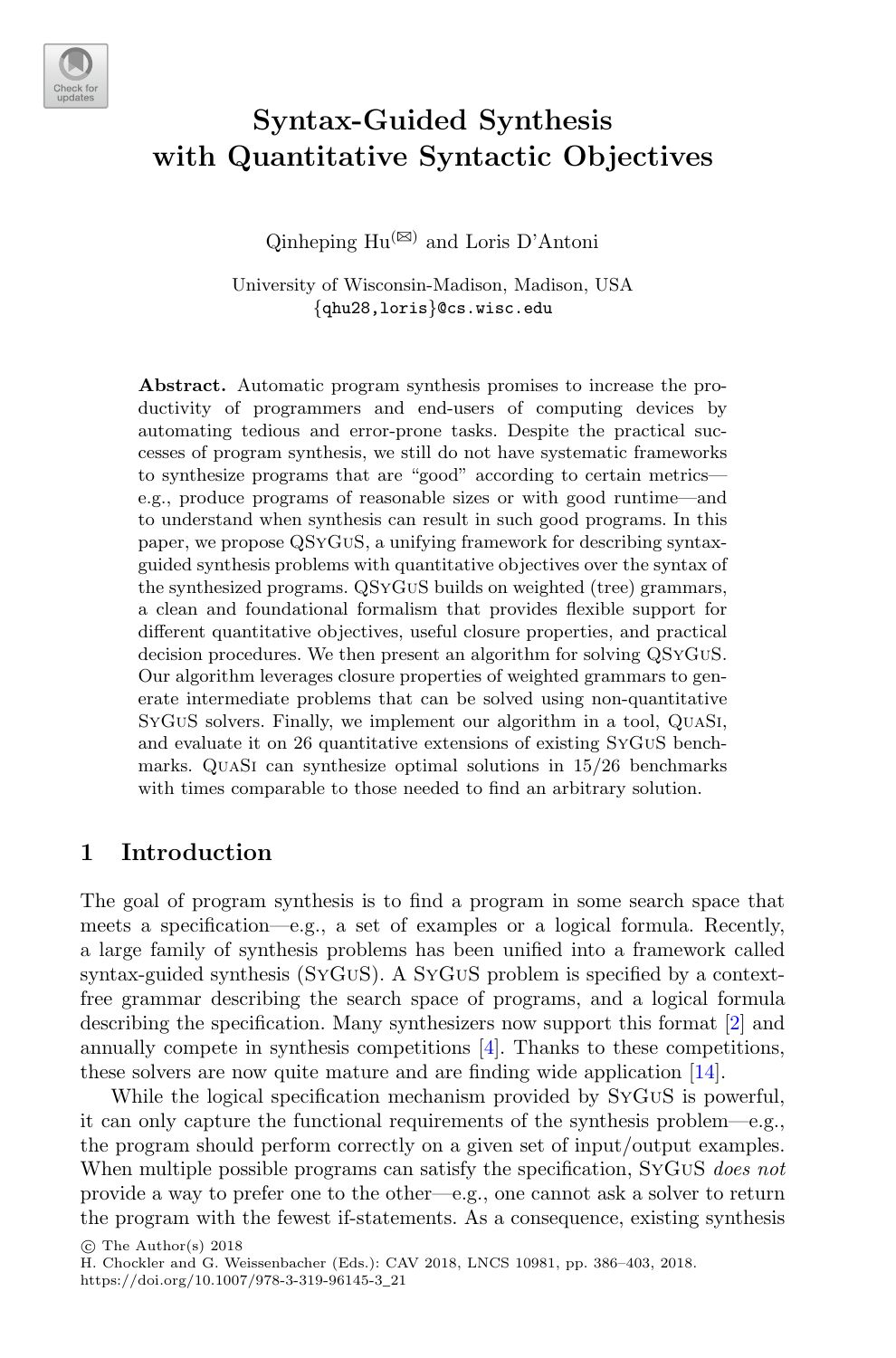tools do not provide guarantees about what solution is returned if multiple ones exist. While a few synthesizers have attempted to include some form of specification to express this kind of quantitative intents  $[7,15,16,19]$  $[7,15,16,19]$  $[7,15,16,19]$  $[7,15,16,19]$  $[7,15,16,19]$ , these approaches are domain-specific, do not apply to SyGuS problems, and do not provide a simple and flexible specification mechanism. The lack of a formal treatment of quantitative requirements stands in the way of designing synthesizers that can take advantage of quantitative objectives to perform more efficient forms of synthesis.

In this paper, we propose QSyGuS, a unifying framework for describing syntax-guided synthesis problems with quantitative objectives over the syntax of the synthesized programs—e.g., find the most likely program with respect to a given probability distribution—and present an algorithm for solving synthesis problems expressed in this framework. We focus on syntactic objectives because they are the most common ones in practical applications of program synthesis. For example, in programming by examples it is desirable to produce small programs with fewer constants because these programs are more likely to generalize to examples outside of the specification [\[13\]](#page-16-4). QSyGuS extends SyGuS in two ways. First, in QSyGuS the search space is represented using weighted grammars, which augment context-free grammars with the ability to assign weights to programs. Second, QSyGuS allows the user to specify constraints over the weight of the program, including optimization objectives—e.g., find the program with the fewest if-statements and with the lowest depth.

QSyGuS is a natural, general, and flexible formalism and is grounded in the well-studied theory of weighted grammars. We leverage this theory and design an algorithm for solving QSyGuS problems using closure properties of weighted grammars. Given a QSyGuS problem, our algorithm generates a SyGuS problem that can be delegated to existing SyGuS solvers. The algorithm then iteratively refines the solution returned by the SyGuS solver to find an optimal one by further generating new SyGuS instances using weighted grammar operations. We implement our algorithm in a tool, QuaSi, and evaluate it on 26 quantitative extensions of existing SyGuS benchmarks. QuaSi can synthesize optimal solutions in 15/26 benchmarks with times comparable to those needed to find a solution that does not need to satisfy any quantitative objective.

**Contributions.** In summary, our contributions are:

- QSyGuS, a formal framework grounded in the theory of weighted grammars that can describe syntax-guided synthesis problems with quantitative objectives over the syntax of the synthesized programs (Sect. [3\)](#page-3-0).
- An algorithm for solving QSyGuS problems that leverages closure properties of weighted grammars and existing SyGuS solvers (Sect. [4\)](#page-7-0).
- QuaSi, a tool for specifying and solving QSyGuS problems that interfaces with existing SyGUS solvers and a comprehensive evaluation of QUASI, which shows that QuaSi can efficiently solve QSyGuS problems over different types of weights, including additive weights, probabilities, and combinations of multiple weights (Sect. [5\)](#page-11-0).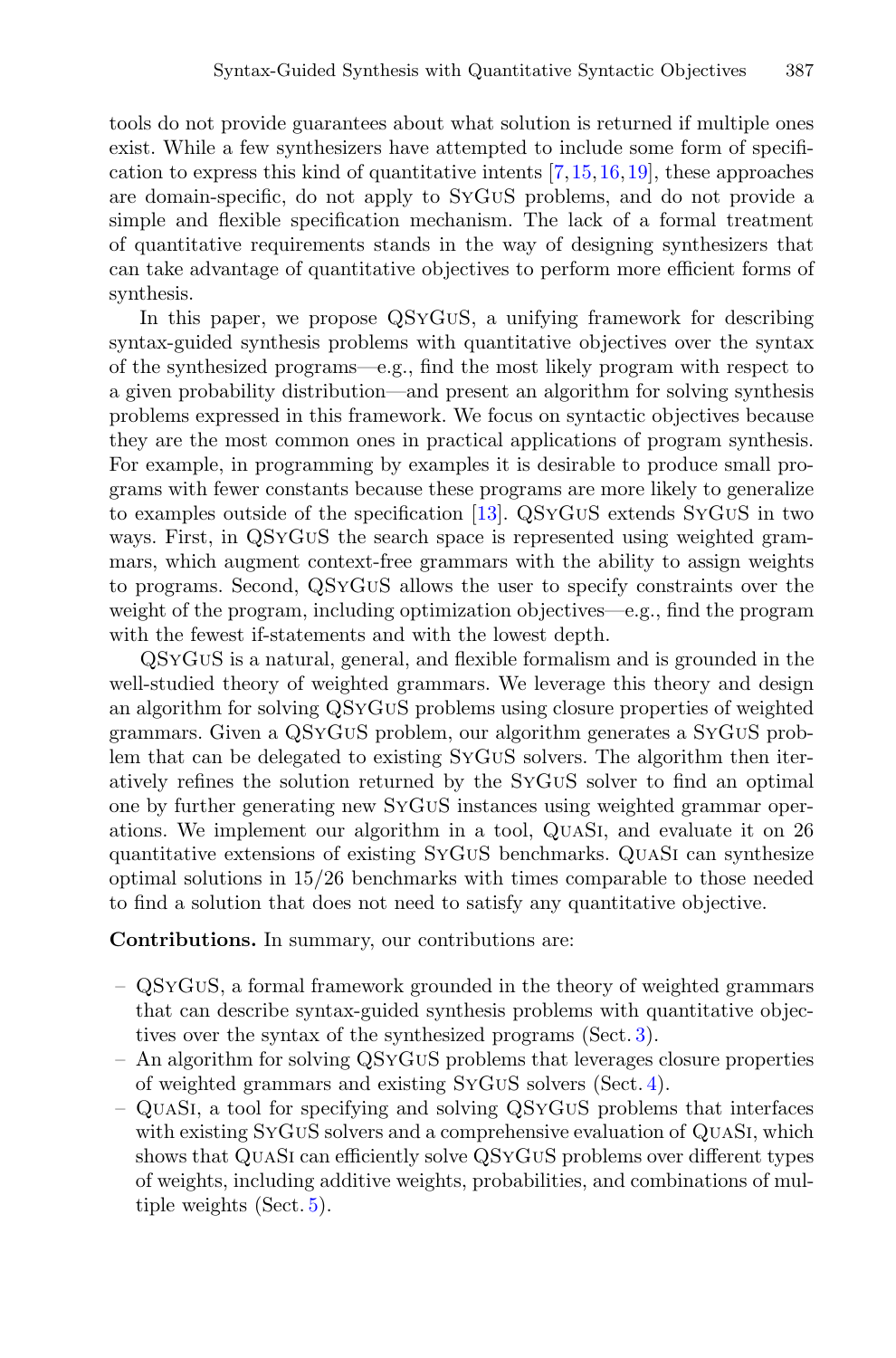<span id="page-2-0"></span> $BExpr ::= Start > Start$ Start ::=  $Start + Start/(0, 1)$ | if(BExpr) then Start else Start/ $(1, 0)$  $\neg$ BExpr  $\vert x \vert y \vert 0 \vert 1$  $BExpr \wedge BExpr$ 

**Fig. 1.** Weighted grammar that assigns weight  $(w_1, w_2) \in \mathsf{Nat} \times \mathsf{Nat}$  to a program where  $w_1$  is the number of if-statements and  $w_2$  is the number of plus-statements.

# <span id="page-2-1"></span>**2 Illustrative Example**

In this section, we illustrate the main components of our framework using an example. We start with a Syntax-Guided Synthesis (SyGuS) problem in which no quantitative objective is provided. We recall that the goal of a SyGuS problem is to synthesize a function  $f$  of a given type that is accepted by a context-free grammar G, and such that  $\forall x.\phi(f,x)$  holds (for a given Boolean constraint  $\phi$ ).

The following SyGuS problem asks to synthesize a function that is accepted by the following grammar and that computes the max of two numbers.

```
Start ::=Start + Start | if(BExpr) then Start else Start | x | y | 0 | 1BExpr ::= Start > Start | \neg BExpr | BExpr \wedge BExpr
```
The semantic constraint is given by the following formula.

$$
\psi(f) \stackrel{\text{def}}{=} \forall x, y. f(x, y) \ge x \land f(x, y) \ge y \land (f(x, y) = x \lor f(x, y) = y)
$$

The following three programs are semantically equivalent, but syntactically different solutions.

$$
max_1(x, y) = \text{if}(x > y) \text{ then } x \text{ else } y
$$
\n
$$
max_2(x, y) = \text{if}(x > y) \text{ then } (x + 0) \text{ else } (y + 0)
$$
\n
$$
max_3(x, y) = \text{if}(x > y) \text{ then } x \text{ else } (\text{if}(y > x) \text{ then } y \text{ else } x)
$$

All solutions are correct, but the user might, for example, prefer the smallest one. However, SyGuS does not provide ways to specify this quantitative intent. *Adding Weights.* In our formalism, QSyGuS, we augment context-free grammars to assign weights to programs in the search space. Concretely, we adopt weighted grammars [\[10\]](#page-16-5), a well-studied formalism with many desirable properties. In a weighted grammar, each production is assigned a weight. For example, the weighted grammar shown in Fig. [1](#page-2-0) extends the one from the previous SyGuS example to assign to each program p a pair of weights  $(w_1, w_2)$  where  $w_1$  is the number of if-statements and  $w_2$  is the number of plus operators in p. In this case, the weights are pairs of integers and the weight of a grammar derivation is the pairwise sum of all the weights of the productions involved in the derivation e.g., the sum of  $(w_1, w_2)$  and  $(w'_1, w'_2)$  is  $(w_1 + w'_1, w_2 + w'_2)$ . In the figure, we write  $/(w_1, w_2)$  to assign weight  $(w'_1, w'_2)$  to a production. We omit the weight for productions with cost  $(0, 0)$ . The functions  $max_1, max_2$  and  $max_3$  have weights  $(1, 0), (1, 2), \text{ and } (2, 0)$  respectively.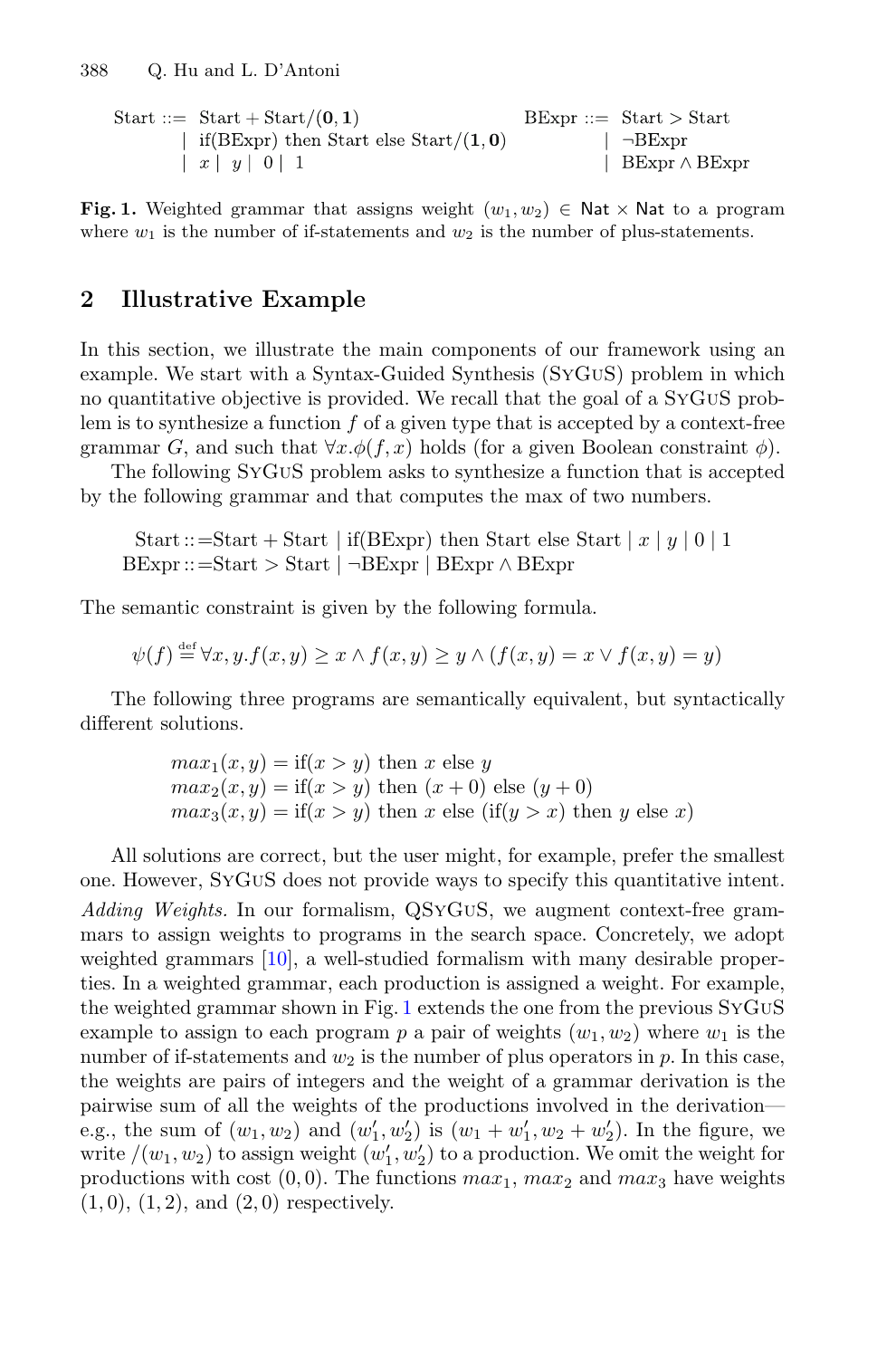*Adding and Solving Quantitative Objectives.* Once we have a way to assign weights to programs, QSYGUS allows the user to specify quantitative objectives over the weights of the productions—e.g., only allow solutions with fewer than 4 if-statements. In our example, we could require the solution to be minimal with respect to the number of if-statements, i.e., minimize the first component of the paired weight. With these constraints both  $max_1$  and  $max_2$  would be considered optimal solutions because there exists no solution with 0 if-statements. If we require the solution to also be minimal with respect to the second component of the paired weight, max<sup>1</sup> will be *a possible* optimal solution.

Our tool QuaSi can automatically discover solutions in both these cases. Let's consider the last minimization objective. In this case, QUASI first uses existing SyGuS solvers to synthesize an initial solution using the non-weighted version of the grammar. Let's say that the returned solution is, for example,  $max_3$  of weight (2,0). QUASI uses this solution to build a new SYGUS instance that only accepts programs with at most one if-statement. Solving this SyGuS problem can, for example, result in the program  $max_2$  of weight  $(1, 2)$ , which will require our solver to build yet another SYGUS instance. This approach is repeated and if it terminates, an optimal program is found.

# <span id="page-3-0"></span>**3 SyGuS with Quantitative Objectives**

In this section, we introduce our framework for defining syntax-guided synthesis problems with quantitative objectives over the syntax of the synthesized programs. We first provide preliminary definitions for notions such as semirings (Sect. [3.1\)](#page-3-1) and weighted tree grammars (Sect. [3.2\)](#page-4-0), and then use these notions to augment SyGuS problems with quantitative objectives (Sect. [3.3\)](#page-6-0).

### <span id="page-3-1"></span>**3.1 Weights over Semirings**

We now define the universe of weights we will assign to programs. In general, weights are defined using monoids—i.e., sets equipped with an addition operator—but when a grammar is nondeterministic—i.e., it can produce the same term using multiple derivations—the same term might be assigned multiple weights. Hence, we choose to use semirings. Since we also care about optimization objectives, we assume all our semirings are equipped with a partial order.

**Definition 1 (Semiring).** *A (ordered)* semiring *is a pair*  $(S, \preceq)$  *where (i)*  $S =$ (S, ⊕, ⊗, 0, 1) *is an algebra consisting of a commutative monoid* (S, ⊕, 0) *and a monoid*  $(S, \otimes, 1)$  *such that*  $\otimes$  *distributes over*  $\oplus$ ,  $0 \neq 1$ *, and, for every*  $x \in S$ *,*  $x \otimes 0 = 0$ , (ii)  $\preceq \subset S \times S$  *is a partial order over* S.

We often use the word semiring to refer to just the algebra **S**.

*Example 1.* In this paper, we focus on semirings with the following algebras.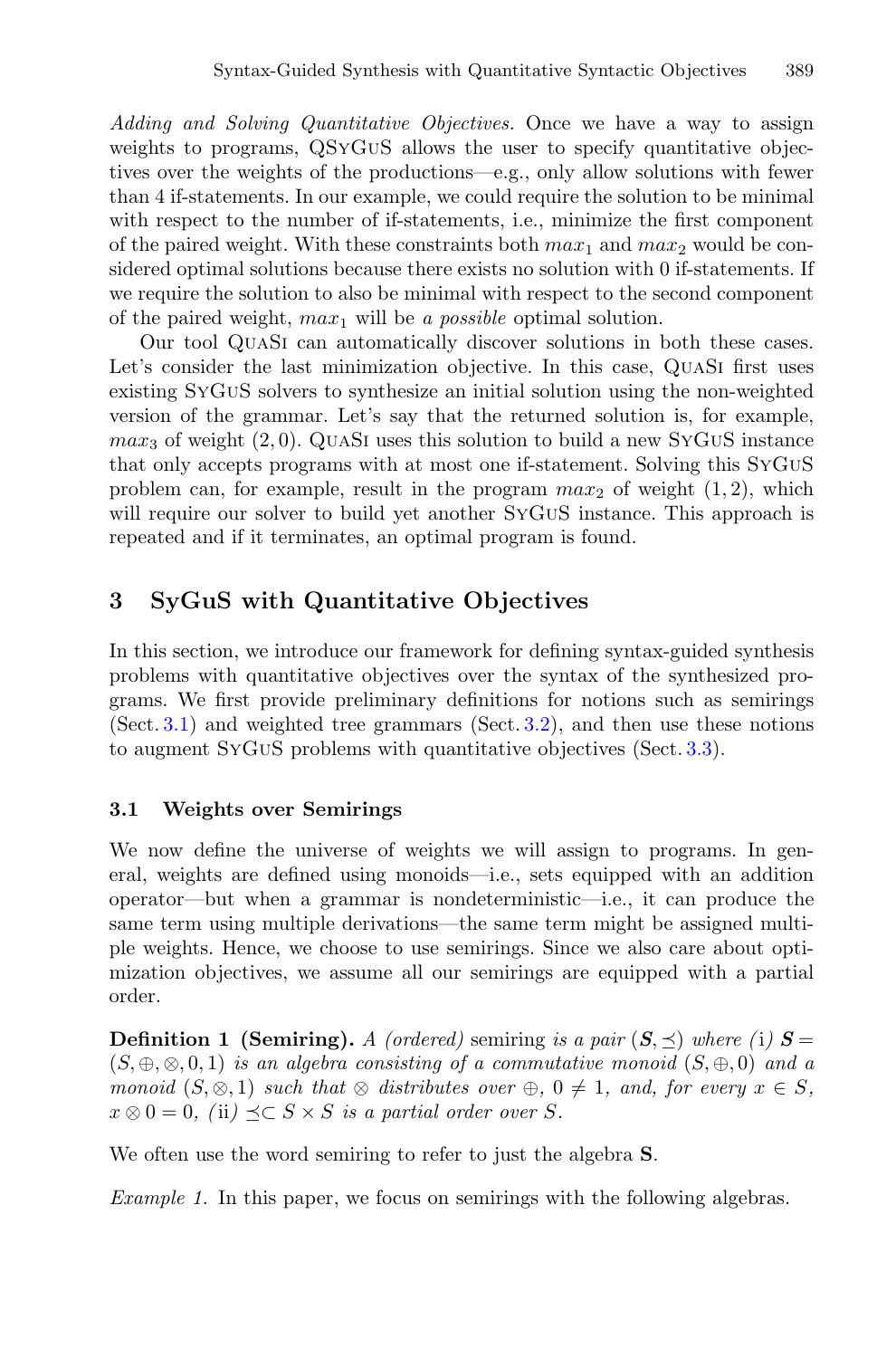**Boolean** Bool =  $(\mathbb{B}, \vee, \wedge, 0, 1)$ . This semiring only contains the values true and false and is used to represent non-quantitative problems.

**Tropical** Trop =  $(\mathbb{Z} \cup {\{\infty\}}, \min, +, \infty, 0)$ . This semiring is the most common one and is used to assign additive weights—e.g., term sizes and term depth. In this case, we typically consider the order  $\preceq \stackrel{\text{def}}{=} \preceq$ .

**Probabilistic** Prob =  $([0, 1], +, \cdot, 0, 1)$ . This semiring is used to assign probabilities to terms in a grammar. ities to terms in a grammar.

In our framework, we allow synthesis problems to have multiple objectives. Hence, we define a product operation to compose semirings. Intuitively, the following operation composes algebras of semirings to create a pair and applies the operation of each algebra to the corresponding projections of the pair. Similarly, two orders can be composed to create an order over pairs of elements. We propose two such compositions, one which assigns equal weights to the two orders and one which prefers one order over the other (Sorted).

**Definition 2 (Products).** *Given two algebras*  $S_1 = (S_1, \oplus_1, \otimes_1, 0_1, 1_1)$  *and*  $S_2 = (S_2, \oplus_2, \otimes_2, 0_2, 1_2)$ , the product algebra is the tuple  $S_1 \times_S S_2 = (S_1 \times S_2)$  $S_2, \oplus, \otimes, (0_1, 0_2), (1_1, 1_2)$  *such that for every*  $x_1, x_2 \in S_1$  *and*  $y_1, y_2 \in S_2$ *, we have*  $(x_1, y_1) \oplus (x_2, y_2) \stackrel{\text{def}}{=} (x_1 \oplus_1 x_2, y_1 \oplus_2 y_2)$  *and*  $(x_1, y_1) \otimes (x_2, y_2) \stackrel{\text{def}}{=} (x_1 \otimes_1$  $x_2, y_1 \otimes_2 y_2$ .

*Given two partial orders*  $\preceq_1 \subset S_1 \times S_1$  *and*  $\preceq_2 \subset S_2 \times S_2$ *, the* Pareto product *of the two orders is defined as the partial order*  $\preceq_n = \text{PAR}(\preceq_1, \preceq_2) \subseteq (S_1 \times S_2) \times (S_1 \times S_2)$  $S_2$ ) *such that, for every*  $x_1, x_2 \in S_1$  *and*  $y_1, y_2 \in S_2$ *, we have*  $(x_1, y_1) \preceq_p (x_2, y_2)$ *iff*  $x_1 \leq_1 x_2$  *and*  $y_1 \leq_2 y_2$ *.* 

*Given two partial orders*  $\preceq_1 \subset S_1 \times S_1$  *and*  $\preceq_2 \subset S_2 \times S_2$ *, the* Sorted product *of the two orders is defined as the partial order*  $\preceq_s = \text{SORT}(\preceq_1, \preceq_2) \subseteq (S_1 \times$  $S_2$  ×  $(S_1 \times S_2)$  *such that, for every*  $x_1, x_2 \in S_1$  *and*  $y_1, y_2 \in S_2$ *, we have*  $(x_1, y_1) \preceq_s (x_2, y_2)$  *iff*  $x_1 \preceq_1 x_2$  *or*  $(x_1 = x_2$  *and*  $y_1 \preceq_2 y_2$ *).* 

*Example 2.* The weights in the grammar in Fig. [1](#page-2-0) are from the product semiring **Trop**×**S** Trop. When using the Pareto partial orders, we have, for example,  $(1, 0) \preceq$  $(2, 0)$  and  $(1, 0) \preceq (1, 2)$ , but  $(1, 2)$  is incomparable to  $(2, 0)$ . When using the Sorted product, we have, for example,  $(1, 0) \preceq (1, 2) \preceq (2, 0)$ . Sorted product, we have, for example,  $(1, 0) \preceq (1, 2) \preceq (2, 0)$ .

### <span id="page-4-0"></span>**3.2 Weighted Tree Grammars**

Since SyGuS defines search spaces using context-free grammars, we propose to extend this formalism with weights to assign costs to terms in the grammar. We focus our attention on a restricted class of context-free grammars called regular tree grammars—i.e., grammars generating regular tree languages—because, to our knowledge, the benchmarks appearing in the SyGuS competition [\[3](#page-16-6)] and in practical applications of SyGuS operate over tree grammars. Moreover, it was recently shown that SyGuS problems that are undecidable for context-free grammars become decidable with weighted tree grammars [\[8\]](#page-16-7).

*Trees* A *ranked alphabet* is a tuple  $(\Sigma, rk_{\Sigma})$  where  $\Sigma$  is a finite set of symbol and  $rk_{\Sigma}: \Sigma \to \mathbb{N}$  associates a rank to each symbol. For every  $m \geq 0$ , the set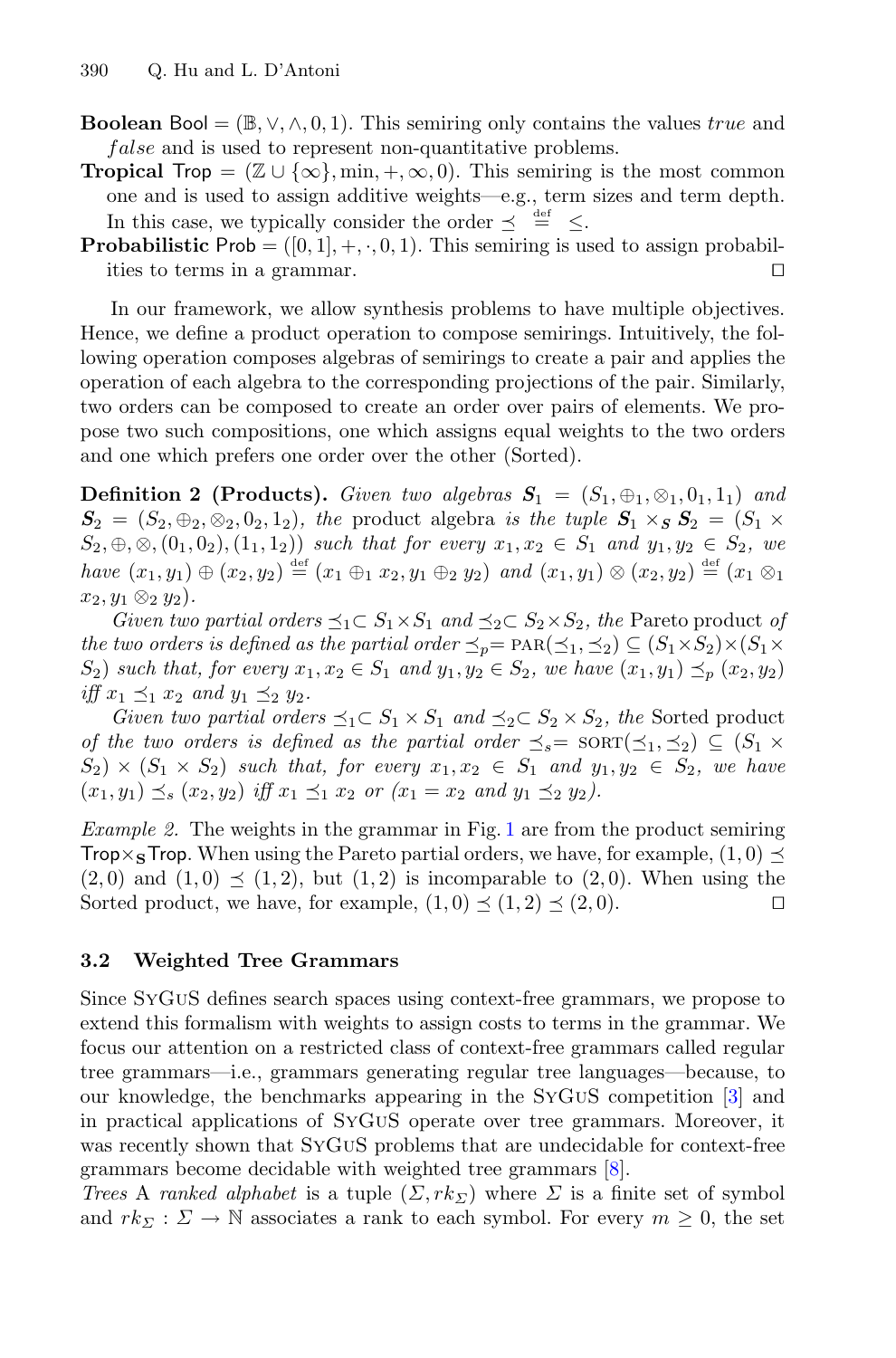of all symbols in  $\Sigma$  with rank m is denoted by  $\Sigma^{(m)}$ . In our examples, a ranked alphabet is specified by showing the set  $\Sigma$  and attaching the respective rank to every symbol as superscript—e.g.,  $\Sigma = \{+(2), c^{(0)}\}$ . We use  $T_{\Sigma}$  to denote the set of all (ranked) trees over  $\Sigma$ —i.e.,  $T_{\Sigma}$  is the smallest set such that (*i*)  $\Sigma^{(0)} \subseteq T_{\Sigma}$ , (*ii*) if  $\sigma \in \Sigma^{(k)}$  and  $t_1,\ldots,t_k \in T_\Sigma$ , then  $\sigma(t_1,\cdots,t_k) \in T_\Sigma$ . In the following we assume a fixed ranked alphabet  $(\Sigma, rk_{\Sigma})$ .

*Weighted Tree Grammars.* Tree grammars are similar to word grammars but they generate ranked trees instead of words. Weighted tree grammars augment tree grammars by assigning weights from a semiring to trees. They do so by associating weights to productions in the grammar. Weighted grammars can, for example, compute the height of a tree, the number of occurrences of some node in the tree, or the probability of a tree with respect to some distribution In the following, we assume a fixed semiring  $(S, \preceq)$  where  $S = (S, \oplus, \otimes, 0, 1)$ .

**Definition 3 (Weighted Tree Grammar).** *A* weighted tree grammar  $(WTG)$  *is a tuple*  $G = (N, Z, P, \mu)$ *, where* N *is a set of non-terminal symbols with arity 0, Z is an axiom with*  $Z \in N$ , P *is a set of production rules of the form*  $A \to \beta$  *where*  $A \in N$  *is a non-terminal and*  $\beta$  *is a tree of*  $T(\Sigma \cup N)$ *,* and  $\mu$  :  $P \rightarrow S$  *is a function assigning to each production a weight from the semiring.*

We can now define the semantics of a WTG as a function  $W_G: T_{\Sigma} \mapsto S$ , which assigns weights to trees. Intuitively, the weight of a tree is ⊕-sum of the weight of every possible derivation of that tree in a grammar and the weight of a derivation is the ⊗-product of the weights of the productions appearing in the derivation. We use  $MS(\beta) = \langle X_1, \ldots, X_k \rangle$  to denote the multi-set of all nonterminals appearing in  $\beta$  and  $\beta[t_1/X_1,\ldots,t_k/X_k]$  to denote the result of simultaneously substituting each  $X_i$  with  $t_i$  in  $\beta$ . Given a derivation  $p = A \rightarrow \beta$  such that  $MS(\beta) = \langle X_1, \ldots, X_k \rangle$ , we assume that p is a symbol of arity k. A derivation d starting at non-terminal X is a tree of productions  $d \in T(P)$  representing one possible way to derive a tree starting from  $X$ . The derivation has to be such that: (*i*) the root of d is a production of the form  $X \to \beta$ , (*ii*) for every node  $p = A \to \beta$ in d, if  $MS(\beta) = \langle X_1, \ldots, X_k \rangle$ , then, for every  $1 \leq i \leq k$ , the *i*-th child of p is a production  $X_i \to \beta_i$ . Given a derivation d with root  $p = X \to \beta$ , such that  $MS(\beta) = \langle X_1, \ldots, X_k \rangle$  and p has children subtrees  $d_1, \ldots, d_k$ , the tree generated by d is recursively defined as  $tree(d) = \beta[tree(d_1)/X_1, \ldots, tree(d_k)/X_k].$ We use  $DER(X, t)$  to denote the set of all derivations d starting at X, such that  $tree(d) = t$ . The weight DW(d) of a derivation d is the ⊗-product of the weights of the productions appearing in the derivation. Finally, the weight of a tree  $t$  is the  $\oplus$ -sum of the weights of all the derivations of t from the initial nonterminal  $w_G(t) = \bigoplus_{d \in \text{DER}(Z,t)} \text{DW}(d)$ . A weighted tree grammar is *unambiguous* iff, for every  $t \in T_{\Sigma}$ , there exists at most one derivation—i.e.,  $|\text{DER}(Z, t)| \leq 1$ .

Weighted tree grammars generalize weighted tree automata. In particular, a *weighted tree automaton* (WTA) is a WTG in which every production is of the form  $A \to \sigma(T_1, \ldots, T_n)$ , where  $A \in N$ , each  $T_i \in N$ , and  $\sigma \in \Sigma^{(n)}$ . Finally, a *tree automaton* (TA) is a WTA over the Boolean semiring—i.e., the TA accepts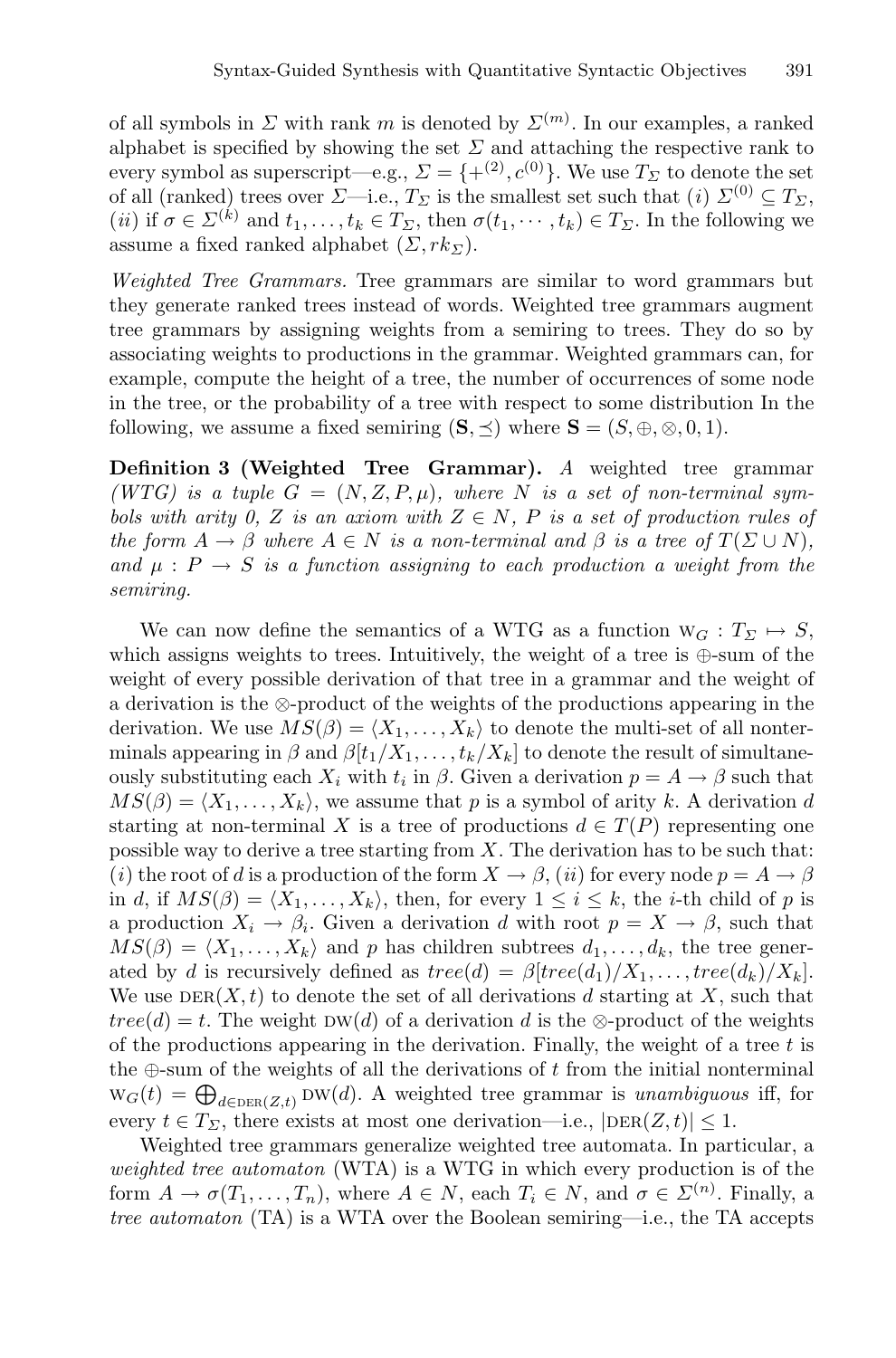all trees with some derivations yielding true. Similarly, a *tree grammar* (TG) is a WTG over the Boolean semiring. Given a TA (resp. TG)  $G$ , we use  $L(G)$  to denote the set of trees accepted by  $G$ —i.e.,  $L(G) = \{t | w_G(t) = true\}$ .

*Example 3.* The weighted grammar in Fig. [1](#page-2-0) operates over the semiring  $\mathsf{Top} \times$ Trop,  $N = \{\text{Start}, \text{BExpr}\}\$ ,  $Z = \text{Start}, P$  contains 9 productions, and  $\mu$  assigns non-zero weights to two of them. non-zero weights to two of them.

Aside from being a natural formalism for assigning weights to trees, TGs and WTGs enjoy properties that make them a good choice for our model. First, WTGs (resp. TGs) are equi-expressive to WTAs (resp. TAs) and have logic characterizations  $[9-11]$  $[9-11]$ . Due to this reason, tree grammars are closed under Boolean operations and enjoy decidable equivalence [\[9\]](#page-16-8). Second, WTGs enjoy many closure and decidability properties—e.g., given two WTGs  $G_1$  and  $G_2$ , we can compute the grammars  $G_1 \oplus G_2$  and  $G_1 \otimes G_2$  such that, for every f,  $W_{G_1 \oplus G_2}(f) = W_{G_1}(f) \oplus W_{G_2}(f)$  and  $W_{G_1 \otimes G_2}(f) = W_{G_1}(f) \otimes W_{G_2}(f)$ . This operation is convenient for building grammars over product semirings.

### <span id="page-6-0"></span>**3.3 QSyGuS**

In this section, we formally define QSYGUS, which extends SYGUS with quantitative objectives. In SyGuS a problem is specified with respect to a background theory  $T$ —e.g., linear arithmetic—and the goal is to synthesize a function f that satisfies two constraints provided by the user. The first constraint describes a *functional semantic property* that f should satisfy and is given as a predicate  $\psi(f) \stackrel{\text{def}}{=} \forall x \cdot \phi(f, x)$ . The second constraint limits the *search space* S of f and is given as a set of expressions specified by a context-free grammar G defining a subset of all the terms in  $T$ . A solution to the SYGUS problem is an expression e in S such that the formula  $\psi(e)$  is valid.

We augment such a framework in two ways. First, we replace context free grammars with WTGs, which we use to assign weights (from a given semiring) to terms. Second, we augment the problem formulation with constraints over the weight of the synthesized program—i.e., only consider programs of weight greater than 2—and optimization objectives over the same weight—i.e., find the solution of minimal weight. Weight constraints range over the grammar

$$
WC := WC \wedge WC \mid WC \vee WC \mid \neg WC \mid w \preceq s \mid s \preceq w \mid w \prec s \mid s \prec w,
$$

where  $w$  is a special variable and  $s$  is an element of the semiring under consideration. Given a constraint  $\omega \in WC$ , we write  $\omega(t)$  to denote the term obtained by replacing w with t in  $\omega$ .

**Definition 4 (QSyGuS).** *A* QSyGuS *problem is a tuple*  $(T, (\mathbf{S}, \preceq), \psi(f), G,$  $\omega$ , OPT) *where:* 

- *–* T *is a background theory.*
- $(S, \preceq)$  *is an ordered semiring defining the set of weights and their operations.*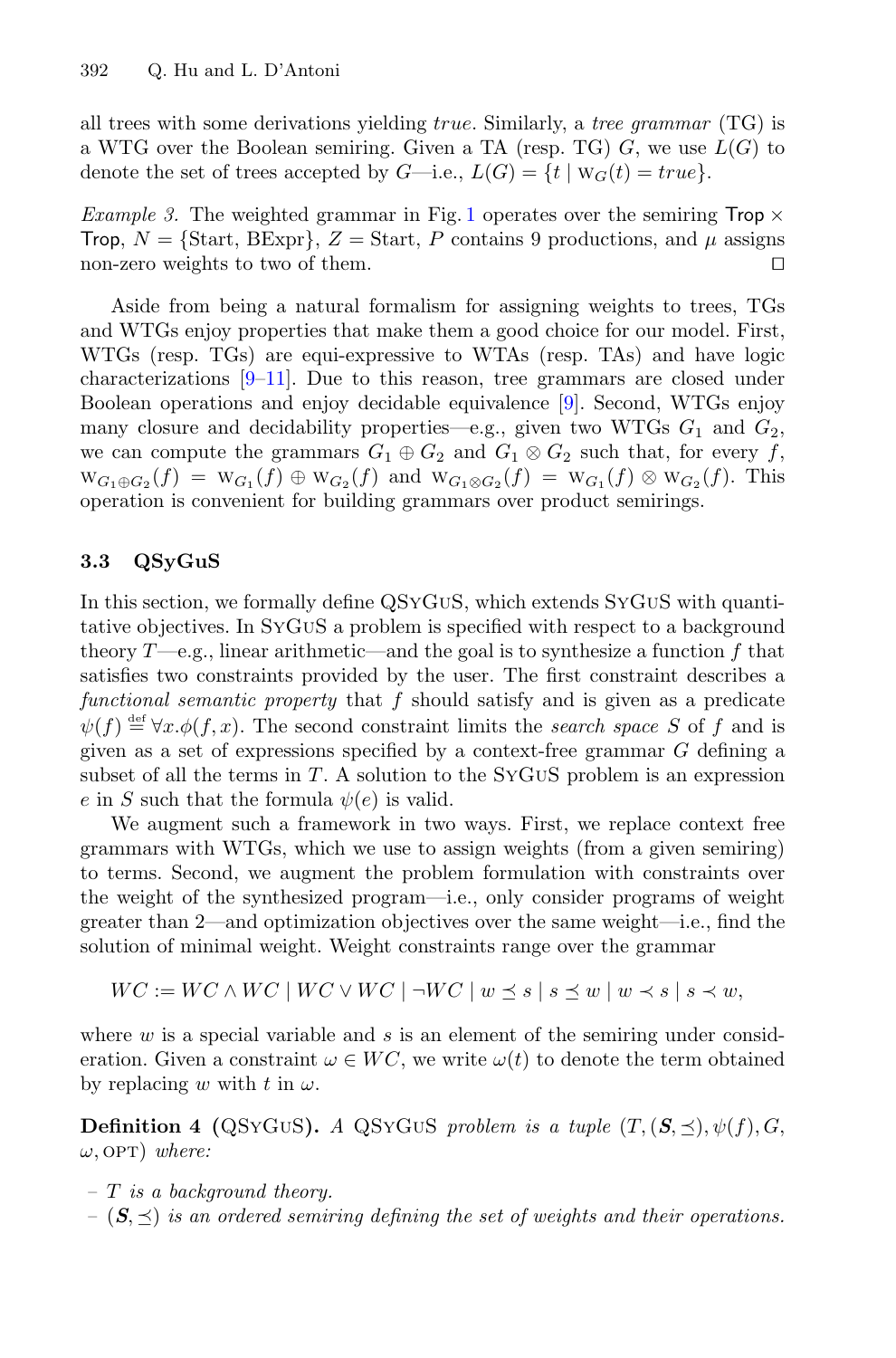<span id="page-7-1"></span>

| Algorithm LQSYGUS synthesis algorithm                           |                                                            |                                                      |  |  |  |  |  |
|-----------------------------------------------------------------|------------------------------------------------------------|------------------------------------------------------|--|--|--|--|--|
| 1: procedure QSYGUS-SOLVE $(T, S, \psi, G, \omega, \text{OPT})$ |                                                            |                                                      |  |  |  |  |  |
| 2:                                                              | $G' \leftarrow \text{REDUCEGRAMMAR}(G, \omega)$            | $\triangleright$ extract grammar satisfying $\omega$ |  |  |  |  |  |
| 3:                                                              | $f^* \leftarrow SYGUS(T, \psi, G')$                        | $\triangleright$ solve corresponding SYGUS problem   |  |  |  |  |  |
| 4:                                                              | if $OPT = false$ then return $f^*$                         |                                                      |  |  |  |  |  |
| 5:                                                              | while true do                                              |                                                      |  |  |  |  |  |
| 6:                                                              | $G' \leftarrow \text{REDUCEGRAMMAR}(G', w \prec w_G(f^*))$ |                                                      |  |  |  |  |  |
| 7:                                                              | $f \leftarrow SYGUS(T, \psi, G')$                          | $\triangleright$ Try to find better solution         |  |  |  |  |  |
| 8:                                                              | if $f = \perp$ then return $f^*$                           | $\triangleright$ Return the optimal solution         |  |  |  |  |  |
| 9:                                                              | $f^* \leftarrow f$                                         |                                                      |  |  |  |  |  |

**Algorithm 1.**QSyGuS synthesis algorithm

- *–* G *is a weighted tree grammar with weights over the semiring S and that only contains terms in*  $T-i.e., L(G) \subseteq T$ .
- $-\psi(f) \stackrel{\text{def}}{=} \forall x \cdot \phi(f, x)$  *is a Boolean formula constraining the semantic behavior of the synthesized program* f*.*
- $-\omega \in WC$  *is a set of constraints over the weight* w *of the synthesized program.*
- *–* opt *is a Boolean denoting whether the solution has to have minimal weight with respect to*  $\preceq$ .

*A* solution to the QSYGUS problem is a term e such that  $e \in L(G)$ ,  $\psi(e)$  is *true, and*  $\omega(\text{W}_G(e))$  *is true. If* OPT *is true, we also require that there is no q that satisfies the previous conditions and such that*  $\omega(\mathbf{W}_G(q)) \prec \omega(\mathbf{W}_G(e))$ *.* 

A SYGUS problem is a QSYGUS problem without weight constraints—i.e.,  $\omega \equiv$ true and  $\text{OPT} = false$ . We denote such problems just as triples  $(T, \psi(f), G)$ .

*Example 4.* Consider the QSyGuS problem described in Sect. [2.](#page-2-1) We already described all the components but  $\omega$  and OPT in the rest of this section. In this example,  $\omega = true$  and OPT = true because we want to synthesize the solution with minimal weight.

# <span id="page-7-0"></span>**4 Solving QSyGuS Problems via Grammar Reduction**

In this section, we present an algorithm for solving QSyGuS problems (Algorithm [1\)](#page-7-1), which works as follows. First, given a QSyGuS problem, we construct (under certain assumptions) a SyGuS problem for which the solution is guaranteed to satisfy the weight constraints  $\omega$  (line 2) and use existing SyGuS solvers to find a solution to such a problem (line 3). If the QSyGuS problem requires minimization, our algorithm produces a new SyGuS instance to search for a solution that is better than the previously found one and tries to solve it (lines 6-7). This procedure is repeated until an optimal solution is found (line 8).

## <span id="page-7-2"></span>**4.1 From QSyGuS to SyGuS**

The first step of our algorithm is to construct a SyGuS problem characterizing exactly all the solutions of the QSyGuS problem that satisfy the weight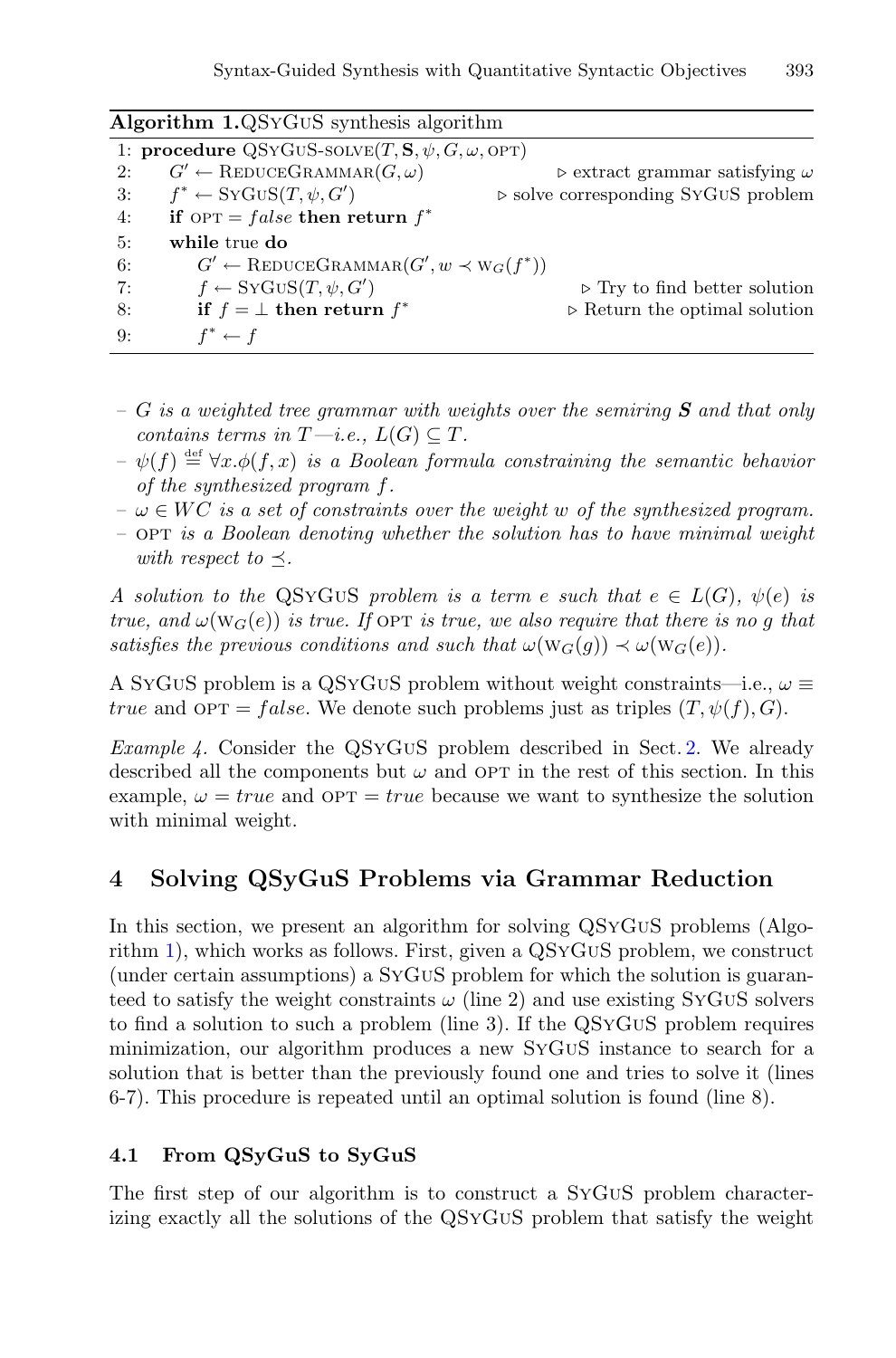constraints. Given a QSYGUS problem  $P = (T, (\mathbf{S}, \preceq), \psi(f), G, \omega, \text{OPT})$ , we construct a SYGUS problem  $P' = (T, \psi(f), G')$  such that a function g is a solution to the SYGUS problem P' iff g is a solution of  $P = (T, (\mathbf{S}, \preceq), \psi(f), G, \omega, false)$ , where the optimization constraint has been dropped. We denote the grammar reduction operation as  $G' \leftarrow \text{REDUCEGRAMMAR}(G, \omega)$ .

*Base case.* First we show how to solve the problem when  $\omega$  is an atomic formula i.e. of the form  $w \preceq s$ ,  $s \preceq w$ ,  $w \prec s$ , or  $s \prec w$ . We start by showing how to solve the problem for  $w \preceq s$  as the construction is identical for the other constraints.

Concretely, we are given a WTG  $G = (N, Z, P, \mu)$  and we want to construct a TG  $G_{\preceq s} = (N', Z', P')$  such that  $t \in L(G_{\preceq s})$  iff  $w_G(t) \preceq s$ . In general, it is not possible to perform this construction for arbitrary semirings and grammars. We first present our algorithm and then describe sufficient conditions under which we can ensure termination and correctness.

The idea behind our construction is to introduce new nonterminals in the grammar  $G_{\prec s}$  to keep track of the weight of the trees that can be produced from those nonterminals. For example, a nonterminal pair  $(X, s')$  will derive all trees derivable from X using a single derivation of weight s . Therefore, the set of nonterminals N' is a subset of  $N \times S$  (plus an initial nonterminal Z'), where S is the universe of the WTG's semiring. We construct our set of nonterminals  $N'$  starting from the leaf productions of G and then recursively explore other productions. At the same time we generate the set of productions  $P'$ . Formally,  $N'$  and  $P'$  are the smallest sets such that the following conditions hold.

- 1.  $Z' \in N'$  (the initial nonterminal).
- 2. For every production  $p \in P$  such that  $p = (A \rightarrow \beta)$  and  $\beta \in T_{\Sigma}$ —i.e., p is a leaf—and  $\mu(p) \preceq s$ , then  $(A, \mu(p)) \in N'$  and  $((A, \mu(p)) \to \beta) \in P'$ . If  $A = Z$ , then  $Z' \to (A, \mu(p)) \in P'.$
- 3. For every production  $p \in P$  such that  $p = (A \rightarrow \beta), MS(\beta) =$  $\langle X_1,\ldots,X_k\rangle$ ,  $(X_1,s_1),\ldots,(X_k,s_k) \in N'$  (for some values  $s_i \in S$ ), and  $\mu(p) \otimes s_1 \otimes \ldots \otimes s_k = s', s' \preceq s,$  then  $(A, s') \in N'$ , and  $((A, s') \rightarrow s')$  $\beta[(X_1, s_1)/X_1, \ldots, (X_k, s_k)/X_k]) \in P'.$  If  $A = Z$ , then  $Z' \to (A, s') \in P'.$

*Example 5.* We illustrate our construction using the grammar in Fig. [1](#page-2-0). Assume the weight constraint is  $w \prec (1, 0)$  and the partial order is built using a Pareto product—i.e., we accept terms with 1 or less if-statements and no plusstatements. Our construction yields the following grammar.

$$
Z' ::= (Start,1,0) | (Start,0,0)
$$
  
\n
$$
(Start,1,0) ::= if ((BExpr,0,0)) then (Start,0,0) else (Start,0,0) | x | y | 0 | 1
$$
  
\n
$$
(Start,0,0) ::= x | y | 0 | 1
$$
  
\n
$$
(BExpr,0,0) ::= (Start,0,0) > (Start,0,0) | \neg (BExpr,0,0) | (BExpr,0,0) \land (BExpr,0,0)
$$

The construction of  $G_{\leq s}$  only terminates for certain semirings and grammars, and only guarantees that individual derivations yield the correct weight—i.e., it does not account for the ⊕-sum of multiple derivations.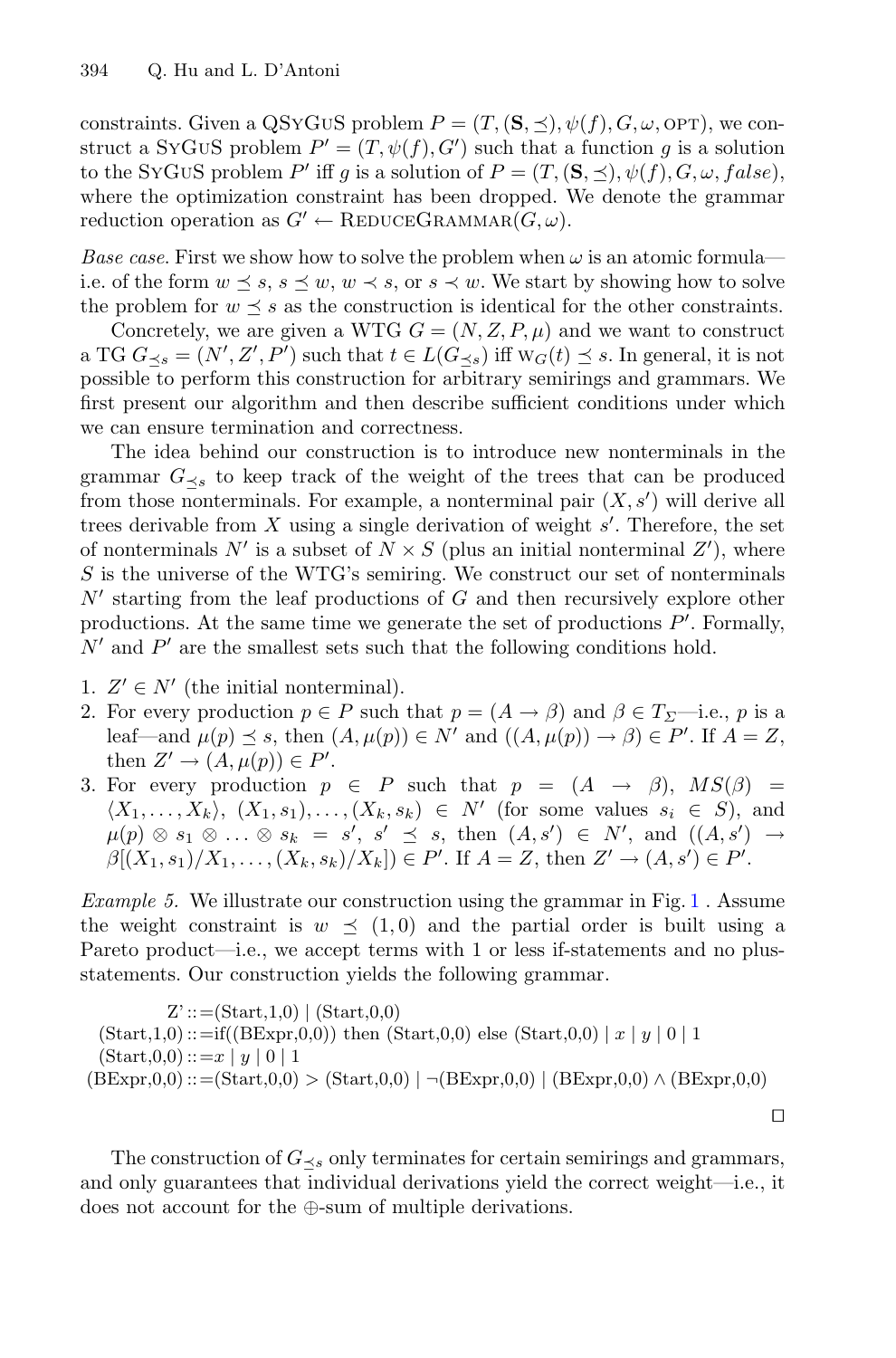*Example 6.* The following WTG over Prob is ambiguous and, if we apply the grammar reduction algorithm for  $\omega := w \prec 0.6$ , the resulting grammar will be empty. However, the tree  $1+1$  has weight  $0.9 \leq 0.6$   $(0.9 \geq 0.6)$ .

Start ::=Start + Start/0.5 
$$
Expr ::= Expr + Expr/0.4
$$

$$
|x | 0 | 1 | Expr
$$

$$
|x | 0 | 1
$$

We now identify sufficient conditions under which the construction of  $G_{\prec s}$ terminates and is sound. In particular, we start by restricting our attention to unambiguous WTGs, which are the common ones in practice. We use WEIGHTS $(G) = \{s \mid p \in P \land \mu(p) = s\}$  to denote the set of weights used by G and  $M_{\mathbf{S},G} = (S', \otimes, 1)$  to denote the submonoid of **S** generated by WEIGHTS( $G$ )—i.e., the set of all weights we can generate using  $\otimes$  and WEIGHTS(G).

<span id="page-9-0"></span>**Theorem 1.** *Given an unambiguous WTG* G *over a semiring S such that*  $M_{S,G} = (S', \otimes, 1)$ *, and a weight*  $s \in S$ *, the construction of*  $G_{\preceq s}$  *terminates if the set*  $\{s' \mid s' \leq s \land w \in S'\}$  *is finite. Moreover, if the set of weights* weights(G) *is monotonically increasing with respect to*  $\preceq$  *—i.e. for every*  $s \in S$ *and* s' ∈ WEIGHTS(G)*,* s  $\preceq$  s  $\otimes$  s'—then  $L(G_{\preceq s})$  *contains exactly every tree t such that*  $W_G(t) \preceq s$ .

The theorem above also holds for other atomic constraints  $w \prec s, s \preceq w$ , or  $s \prec w$  (for these last two, the direction of the monotonicity is reversed). Moreover, in certain cases, even if the construction may not terminate for, let's say  $s \preceq w$ , it might terminate for the negated constraint  $w \prec s$ . In such a case, we can use the closure properties of regular tree grammars/automata to construct the reduced grammar for  $s \preceq w$  as  $G_{\prec w} = \text{INTERSECT}(G, \text{COMPLEMENT}(G_{\succ w}))$ . The same idea can be applied to all atomic constraints.

In practice, the restriction of Theorem [1](#page-9-0) holds for grammars that operate over the Boolean and probabilistic semirings, and the tropical semiring only with positive weights. Theorem [1](#page-9-0) never holds when **S** is the tropical semiring and the grammar contains negative weights. In general, one cannot construct the constrained grammar in this case. However, it is easy to modify our algorithm to work with grammars that do not contain loops—i.e., derivations from a nonterminal to a tree containing the same nonterminal—with negative weights.

Intuitively, when the grammar contains no negative loops, we can find a constant  $SH$  such that any intermediate derivation with weight greater than  $s+SH$ will never result in tree with weight smaller than s. We use this idea to modify the construction of  $G_{\leq s}^{\text{Top}}$ —i.e.,  $G_{\leq s}$  for Trop—as follows. First, this constant is bounded by  $ck^{n+1}$  where c is the absolute value of the smallest negative weight in the grammar,  $k$  is the largest number of nonterminals appearing in one grammar production, and  $n = |N|$  is the number of nonterminals. Second, in steps 2 and 3 of the construction, a new nonterminal and the corresponding productions are produced if  $\mu(p) \leq s + |SH|$  (previously  $\mu(p) \leq s$ ). However, if  $A = Z$  in steps 2 and 3, we add a new production  $Z' \to (A, s')$  only if  $s' \preceq s$ .

We now show when this construction terminates and return correct values. Since the tropical semiring combines multiple runs using the min operator, we can *drop* the requirement that the grammar has to be unambiguous.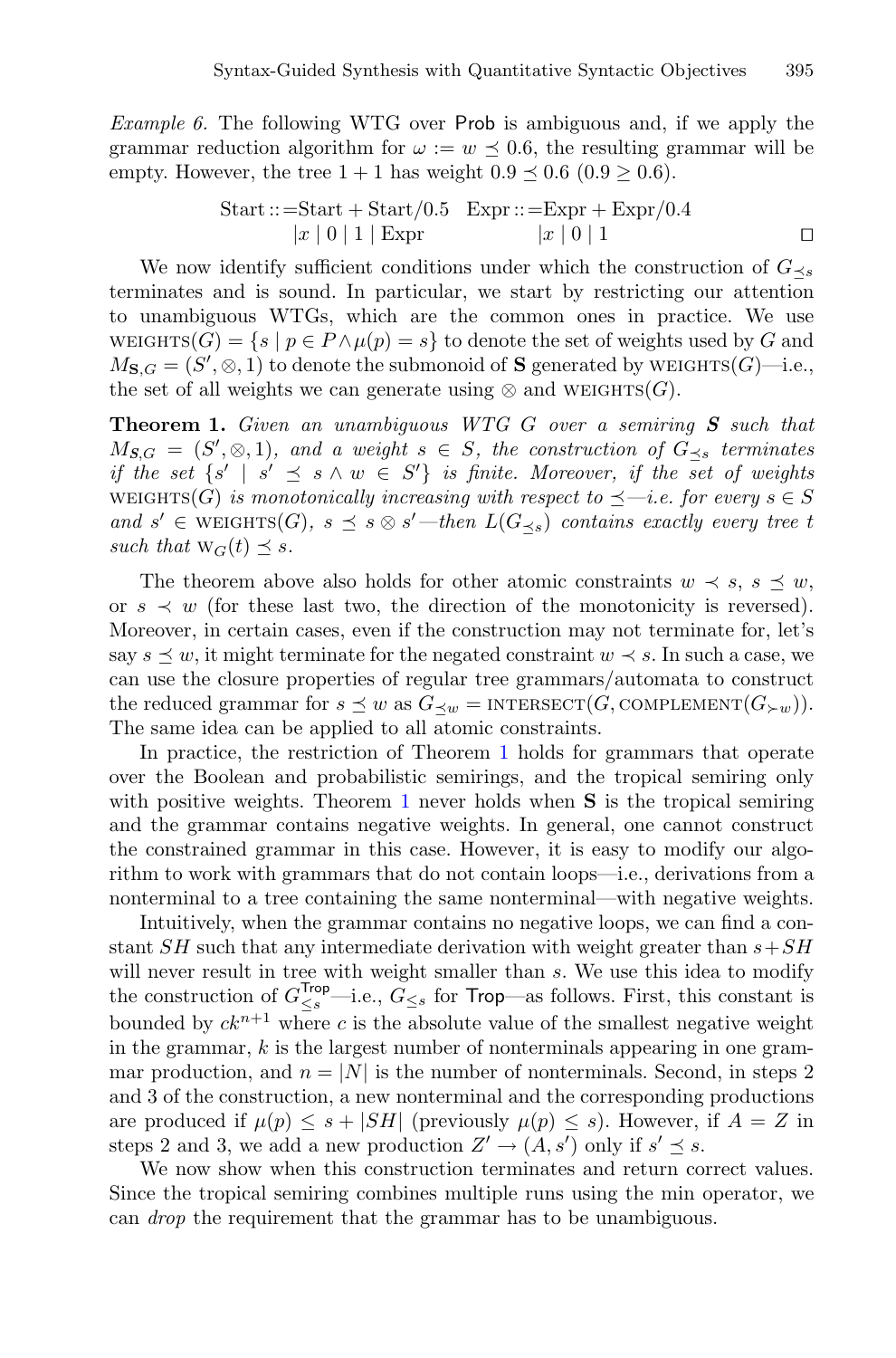**Theorem 2.** *Given a WTG G over Trop and a weight*  $s \in \mathbb{Z}$ , the construc*tion of*  $G_{\leq s}^{\text{Top}}$  *terminates if* G *contains no loop with cumulative negative weight. Moreover,*  $G_{\leq s}^{\text{Top}}$  *contains exactly every tree t such that*  $W_G(t) \leq s$ *.* 

*Composing semirings*. We next discuss how Theorem [1](#page-9-0) relates to product semirings. Given a grammar  $G = (N, Z, P, \mu)$  over a semiring  $\mathbf{S}_1 \times_{\mathbf{S}} \mathbf{S}_2$ , we use  $G^{\mathbf{S}_i}$ to denote the grammar  $(N, Z, P, \mu_i)$  in which the weight function outputs the corresponding projected weight—i.e., if  $\mu(p)=(s_1, s_2)$ , then  $\mu_i(p) = s_i$ .

Let's first consider the case where the product semiring uses a Pareto partial order. In this case, if Theorem [1](#page-9-0) holds for each grammar  $\widetilde{G}^{\mathbf{S}_i}$  and  $w_i \preceq_i s_i$ , then it holds for G and  $(w_1, w_2) \preceq_p (s_1, s_2)$ . However, the other direction is not true. Theorem [3](#page-10-0) proves this intuition and states that, in some sense, solving Pareto partial orders is easier than solving the individual partial orders.

<span id="page-10-0"></span>**Theorem 3.** *Given an unambiguous WTG G over the semiring*  $S = S_1 \times_S S_2$ *with Pareto partial order*  $\leq_p$  =  $\text{PAR}(\leq_1, \leq_2)$  *and a weight*  $s = (s_1, s_2) \in S$ , *if the constructions*  $G_{\leq_1s_1}^{S_1}$  *and*  $G_{\leq_2s_2}^{S_2}$  *terminate, then the construction of*  $G_{\leq_8}$ *terminates.*

When we move to Sorted partial order we cannot get an analogous theorem: if Theorem [1](#page-9-0) holds for each grammar  $G^{\mathbf{S}_i}$  and  $w_i \prec_i s_i$ , then it does not necessary hold for G and  $(w_1, w_2) \preceq_s (s_1, s_2)$ . In particular, if the semiring  $\mathbf{S}_2$  is infinite and there exists an  $s'_1 \prec s_1$ , there will be infinitely many elements  $(s'_1, .) \prec (s_1, s_2)$ . Using this observation, we devise a modified algorithm for reducing grammars with sorted objectives. First, we compute the grammars  $G_{\prec_1 s_1}^{S_1}, G_{=s_1}^{S_1}$ , and  $G_{\prec_2 s_2}^{S_2}$ . Second, we use WTG closure properties to compute  $G_{\prec s}(s_1, s_2)$  as the union of  $G_{\prec_1s_1}^{\mathbf{S}_1}$  and INTERSECT $(G_{=s_1}^{\mathbf{S}_1}, G_{\prec_2s_2}^{\mathbf{S}_2})$ .

*General formulas*. We can now inductively construct the grammar accepting only terms satisfying all constraints in  $\omega$ . We again use the fact that tree grammars are closed under Boolean operations to compute intersections and unions and correctly characterize all conjunctions and unions appearing in the formulas.

#### **4.2 Finding an Optimal Solution**

If our QSYGUS problem does not require minimization—i.e.,  $\text{OPT} = false$ —the technique presented in Sect. [4.1](#page-7-2) can be used to generate an equivalent SyGuS problem  $P' = (T, \psi(f), G')$ , which can be solved using off-the-shelf SYGUS solvers. In this section, we show how to extend this technique to handle minimization objectives. Our idea is to use SyGuS solvers to find a non-optimal solution for  $P'$  and then iteratively refine our grammar  $G'$  to search for a better solution. This loop is illustrated in Algorithm [1](#page-7-1) (lines 5-9). Given the initial solution  $f^*$  to P' such that  $W_G(f^*) = s$ , we can construct a new grammar  $G_{\prec s}$  and look for a solution with lower weight. If the SyGuS solver we use is sound—it can find a solution if it exists—and complete—it can detect if a solution does not exist—Algorithm [1](#page-7-1) terminates with an optimal solution.

In general, the above conditions are too strict and in practice this implies that the algorithm will often not terminate. However, if the SyGuS solver is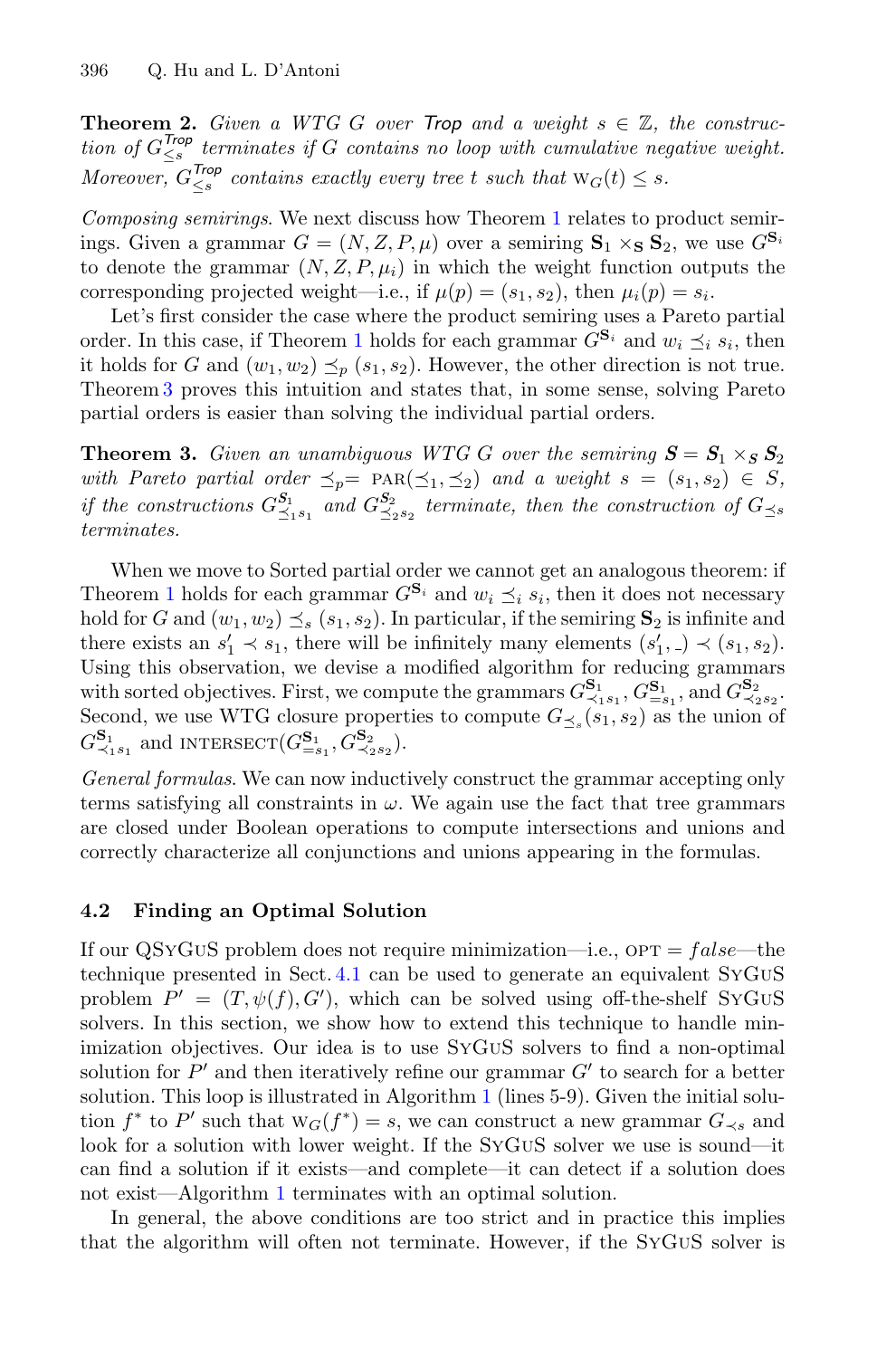sound, the Algorithm [1](#page-7-1) will eventually find the optimal solution, but it will not be able to prove that no smaller one exists. In our experiments, we will show that this approach can yield better solutions than those given by vanilla SyGuS solvers even when Algorithm [1](#page-7-1) does not terminate.

### <span id="page-11-0"></span>**5 Implementation and Evaluation**

First, We extended the SyGuS format with new syntax for expressing QSyGuS problems. Our format supports all semirings presented in Sect. [3.1](#page-3-1) as well as additional ones. The format also allows creating tuples of semirings using the product operation described in Sect. [3.1.](#page-3-1) We augment the original SyGuS syntax to support weights on grammar productions. Weight constraints are added using an SMT-like syntax.

Second, we implemented Algorithm [1](#page-7-1) in a tool called QuaSi. QuaSi already interfaces with three SyGuS solvers: CVC4 [\[6\]](#page-16-10), ESolver [\[4](#page-16-1)], and EUSolver [\[5\]](#page-16-11). QuaSi supports all the semirings allowed in our format and implements a library for tree automata/grammars and weighted tree automata/grammars operations, as well as several optimizations we did not discuss in the paper. In particular, QuaSi often uses simple grammar reduction techniques to simplify the generated grammars, remove unnecessary productions, and consolidate equivalent ones.

We evaluate QUASI through the following questions (experiments performed on an Intel Core i7 4.00 GHz CPU with 32 GB/RAM).

- **Q1** Can QUASI solve quantitative variants of real SYGUS benchmarks? (Sect. [5.1\)](#page-11-1)
- **Q2** What is the overhead of synthesizing optimal solutions? (Sect. [5.2\)](#page-13-0)
- **Q3** How do multiple iterations of Algorithm [1](#page-7-1) affect the solution's weight? (Sect. [5.3\)](#page-13-1)
- **Q4** Can QuaSi solve QSyGuS problems with multiple objectives? (Sect. [5.4\)](#page-14-0)

*Benchmarks.* We perform our evaluation on 26 quantitative extensions of existing SyGuS competition benchmarks taken from 4 SyGuS benchmark tracks [\[4](#page-16-1)]: Hackers Delight, Integers, ICFP and Bitvector. 18 of our benchmarks only use a minimization objective over a single semiring  $(Table 1)$  $(Table 1)$ , while 8 use a minimization objective (Pareto or Sorted) over a product semiring (Table [2\)](#page-14-1). We select SyGuS benchmarks using the following criteria: (*i*) the benchmark can be solved by either CVC4 [\[6](#page-16-10)] or ESolver [\[4](#page-16-1)], and (*ii*) the solution is not optimal according to some reasonable metric—e.g., size or number of if statements.

#### <span id="page-11-1"></span>**5.1 Effectiveness of QSyGuS Solver**

We evaluate the effectiveness of QuaSi on the 18 single-minimization-objective benchmarks. For each benchmark, we run QuaSi using either CVC4 or ESolver as the backend SyGuS solver (we also evaluated QuaSi using EUSolver [\[5](#page-16-11)], but, due to its poor performance, we do not report the results). The results are shown in Table [1.](#page-12-0) The timeout for each iteration of Algorithm [1](#page-7-1) is 10 min.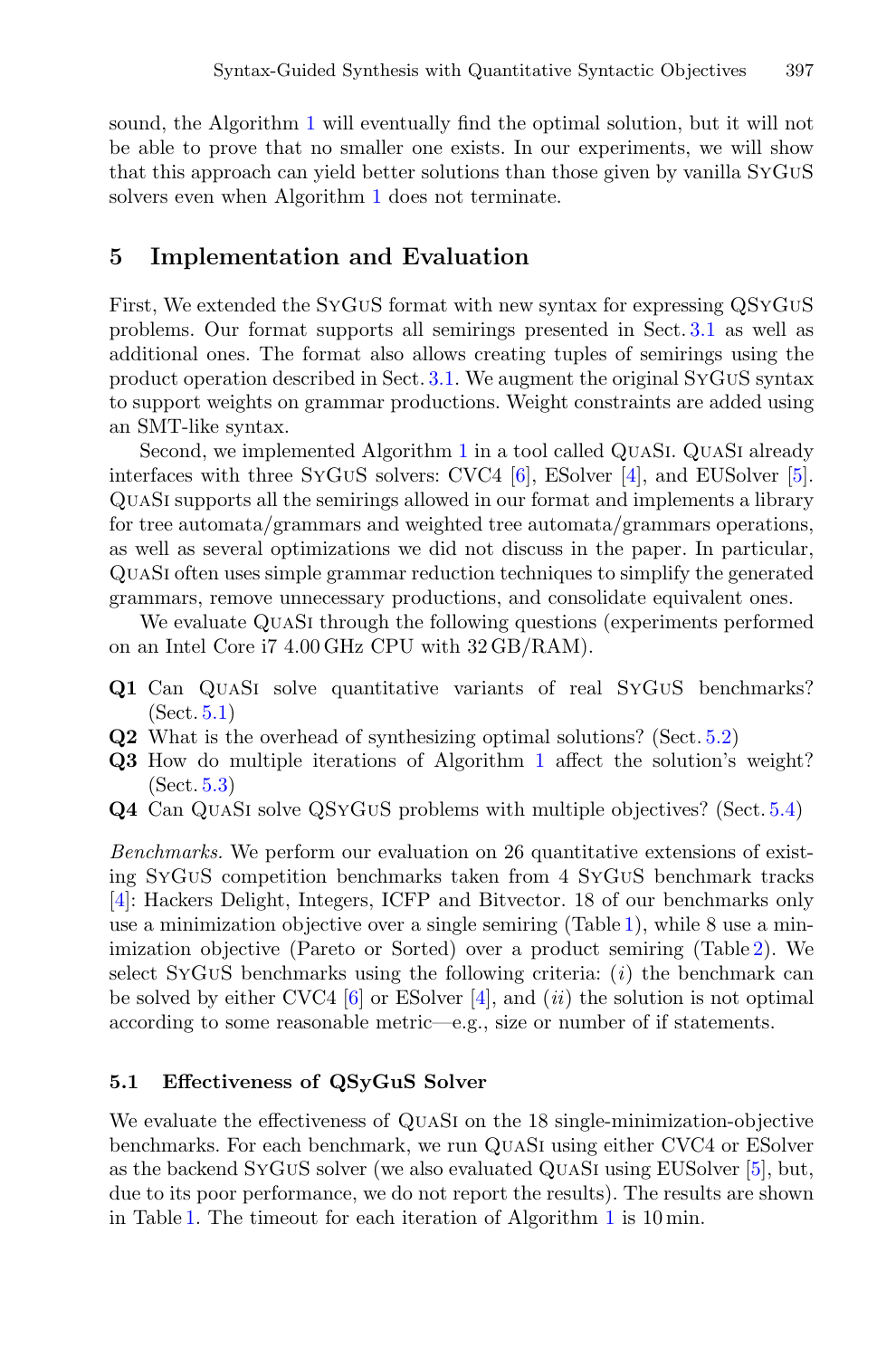With CVC4, QUASI terminates with an optimal solution in  $9/18$  benchmarks, taking less than  $5s$  (avg:  $0.7s$ ) to solve each sub-problem. In 3 of these cases, the initial solution is already optimal and the second iteration is used to prove optimality. With ESolver, QuaSi terminates with an optimal solution in 8/18 benchmarks, taking less than 7 s (avg: 0.9 s) to solve each sub-problem. In 1 cases, it can find a better solution than the original one, but it cannot prove that the solution is optimal. Overall, by combining solvers, QuaSi can find a better solution than the original SyGuS solution given by one of the two solvers in 9/18 benchmarks. QuaSi cannot improve the initial solution of the linear integer arithmetic benchmarks (array\_search and LinExpr\_eq1ex).

Both solvers timeout on large grammars. The grammars in Table [1](#page-12-0) are 1 to 2 order of magnitude larger than those in existing SyGuS benchmarks (avg: 224 vs 13 rules) and existing solvers have not yet been optimized for this parameter. In some cases, the solver times out for intermediate grammars that do not contain a solution, but that generate infinitely many terms. In general, existing SyGuS solvers cannot prove unsatisfiability for these types of problems. To answer **Q1**, QuaSi can **solve quantitative variants of 10/18 real SyGuS benchmarks**.

|      | Problem                | CVC4              |         | <b>ESolver</b>    |         | Grammar |  |
|------|------------------------|-------------------|---------|-------------------|---------|---------|--|
|      |                        | Time [sec]        | Largest | Time [sec]        | Largest | Size    |  |
| Trop | $max\_ite(2,3)$        | $0.1 + 0.1$       | 42      | 0.1               | 42      | 13      |  |
|      | $max\_ite(2, 15)$      | $0.1 + 0.1$       | 239     | 0.3               | 239     | 13      |  |
|      | $max\_ite(3, 15)$      | $0.1 + 0.1 + 0.1$ | 238     | <b>OOM</b>        | 238     | 13      |  |
|      | $max\_ite(10, 15)$     | $0.5 + 0.5 + 0.9$ | 226     | OOM               | 226     | 13      |  |
|      | parity_not             | $0.1 + TO$        | 301     | $26.9 + TO$       | 43      | 6       |  |
|      | $max3$ <sub>-ite</sub> | $0.1 + TO$        | 31      | <b>OOM</b>        |         | 14      |  |
|      | array_search_3         | $0.1 + TO$        | 135     | TO                |         | 15      |  |
|      | array_search_5         | $0.1 + TO$        | 108     | TÓ                |         | 16      |  |
|      | hackers_5              | $0.1 + 0.1$       | 27      | $0.1 + 0.1 + 0.1$ | 35      | 13      |  |
|      | hackers <sub>-7</sub>  | $0.1 + 0.3$       | 35      | $0.1 + 0.1 + 0.2$ | 41      | 13      |  |
|      | hackers 17             | $0.1 + 0.7$       | 41      | $2.8 + 3.0 + 1.0$ | 62      | 13      |  |
|      | hackers_19             | $0.2 + TO$        | 174     | TÓ                |         | 13      |  |
|      | icfp <sub>-7</sub>     | $0.2 + TO$        | 146     | TÓ                |         | 11      |  |
|      | LinExpr_eq1ex          | $0.7 + TO$        | 1717    | TÓ                |         | 14      |  |
| Prob | hackers_2_prob         | $0.6 + 4.1 + 0.1$ | 95      | $0.8 + 0.1 + 0.2$ | 154     | 13      |  |
|      | hackers_5_prob         | $0.1 + 0.9 + 0.1$ | 96      | $0.1 + 0.2 + 0.1$ | 154     | 13      |  |
|      | hackers_7_prob         | $0.1 + TO$        | 162     | $0.1 + 0.1 + 0.2$ | 212     | 13      |  |
|      | hackers_17_prob        | $0.1 + TO$        | 187     | $3.4 + 6.5 + OOM$ | 291     | 13      |  |

<span id="page-12-0"></span>**Table 1.** Performance of QuaSi. **Time** shows the sequence of times taken to solve individual iterations of Algorithm [1.](#page-7-1) **Largest** is the size of the largest SyGuS subproblem. **Grammar Size** is the number of rules in the original grammar.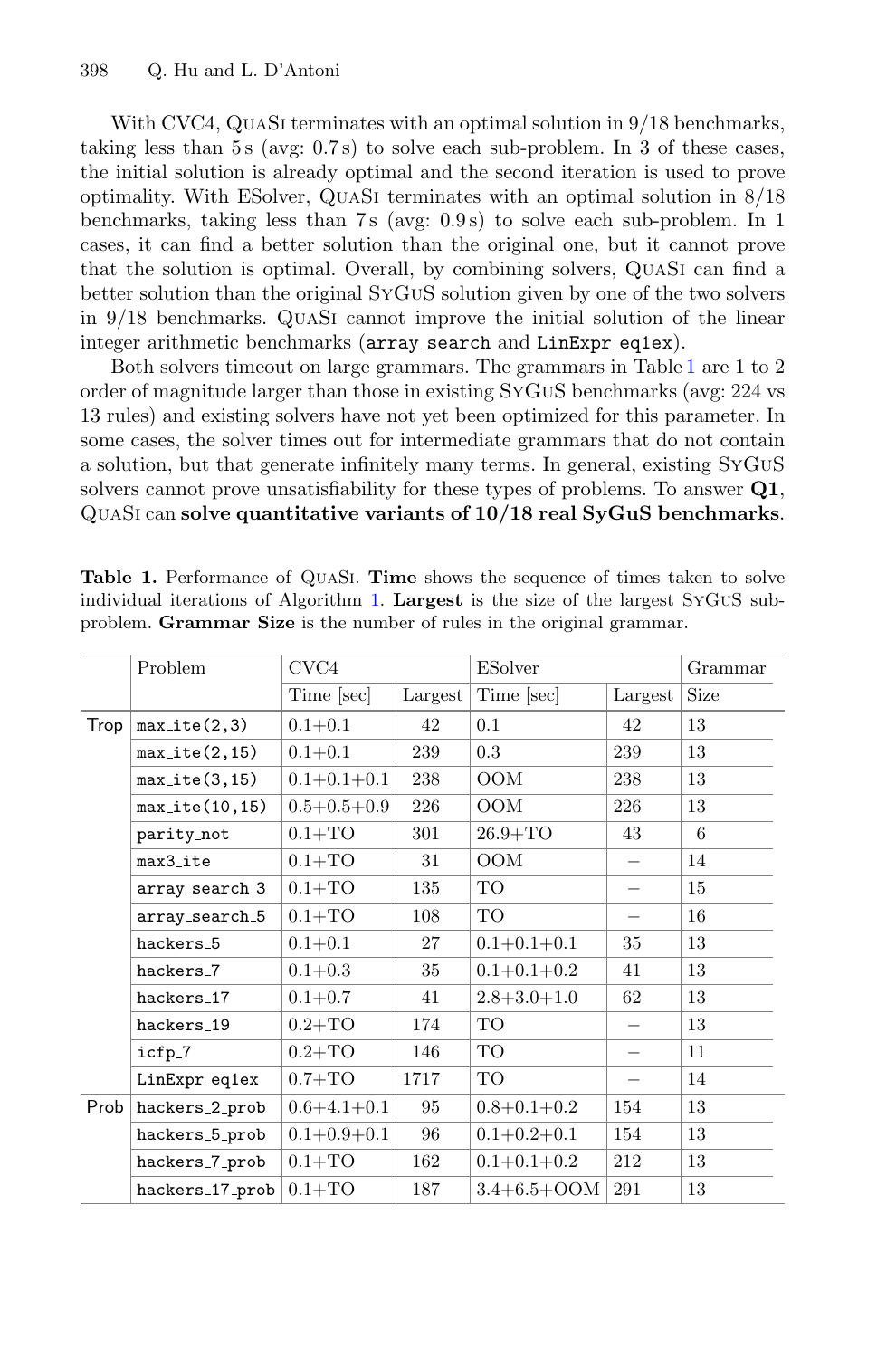#### <span id="page-13-0"></span>**5.2 Solving Time for Different Iterations**

In this section, we evaluate the time required by each iteration of Algorithm [1.](#page-7-1) Figure [2](#page-13-2) shows the ratio of time taken by each iteration with respect to the initial non-quantitative SyGuS solving time. Some of the iterations shown in Fig. [1](#page-2-0) do not appear in Fig. [2](#page-13-2) since they resulted in no solution—i.e., the initial solution was minimal. CVC4 is typically slower in subsequent iterations and can take up to 10 times the original solving time, while ESolver has comparable runtime to the initial run and is often faster. These numbers are largely due to how the two solvers work: CVC4 is optimized to solve problems where the grammar imposes no restrictions on the structure of the solution, while ESolver performs enumerative search and takes advantage of more restrictive grammars.

One interesting point is the parity not benchmark. ESolver takes 26.9 s to find an initial solution. But, with a weight constraint  $w < 11$ , an solution can be found in 2.2 s. CVC4 can find the initial solution with weight 11 in 0.1 s but cannot solve the next iteration. We tried using different solvers in different iterations of our algorithm and, in fact, found that, if we use CVC4 to find an initial solution and then ESolver in subsequent iterations



<span id="page-13-2"></span>**Fig. 2.** Solving time across iterations

with restricted grammars we can fully solve this benchmark in a total of  $2.3 s$ which is much better than the time taken by a single solver. To answer **Q2**, with appropriate choices of solvers **the overhead of synthesizing optimal solutions is minimal**.

#### <span id="page-13-1"></span>**5.3 Solution Weight Across Iterations**

In this section, we present how the weight of the synthesized solutions change across each iteration of Algorithm [1.](#page-7-1) Figure [3](#page-13-3) shows the percentage of weight of solutions synthesized at each iteration with respect to the weight of the initial SyGuS solution. The result shows that we can improve the solutions of CVC4 by 15– 25% in one iteration, and the solutions of ESolver by 20–50% when taking one iteration and 50–60% when



<span id="page-13-3"></span>**Fig. 3.** Solution weight across iterations.

taking two. The Prob benchmarks, which require two iterations, can be improved more when using ESolver because ESolver tends to synthesize small terms whose probability may also be small. To answer **Q3**, QuaSi can **improve the weights of SyGuS solutions by 20–60**%.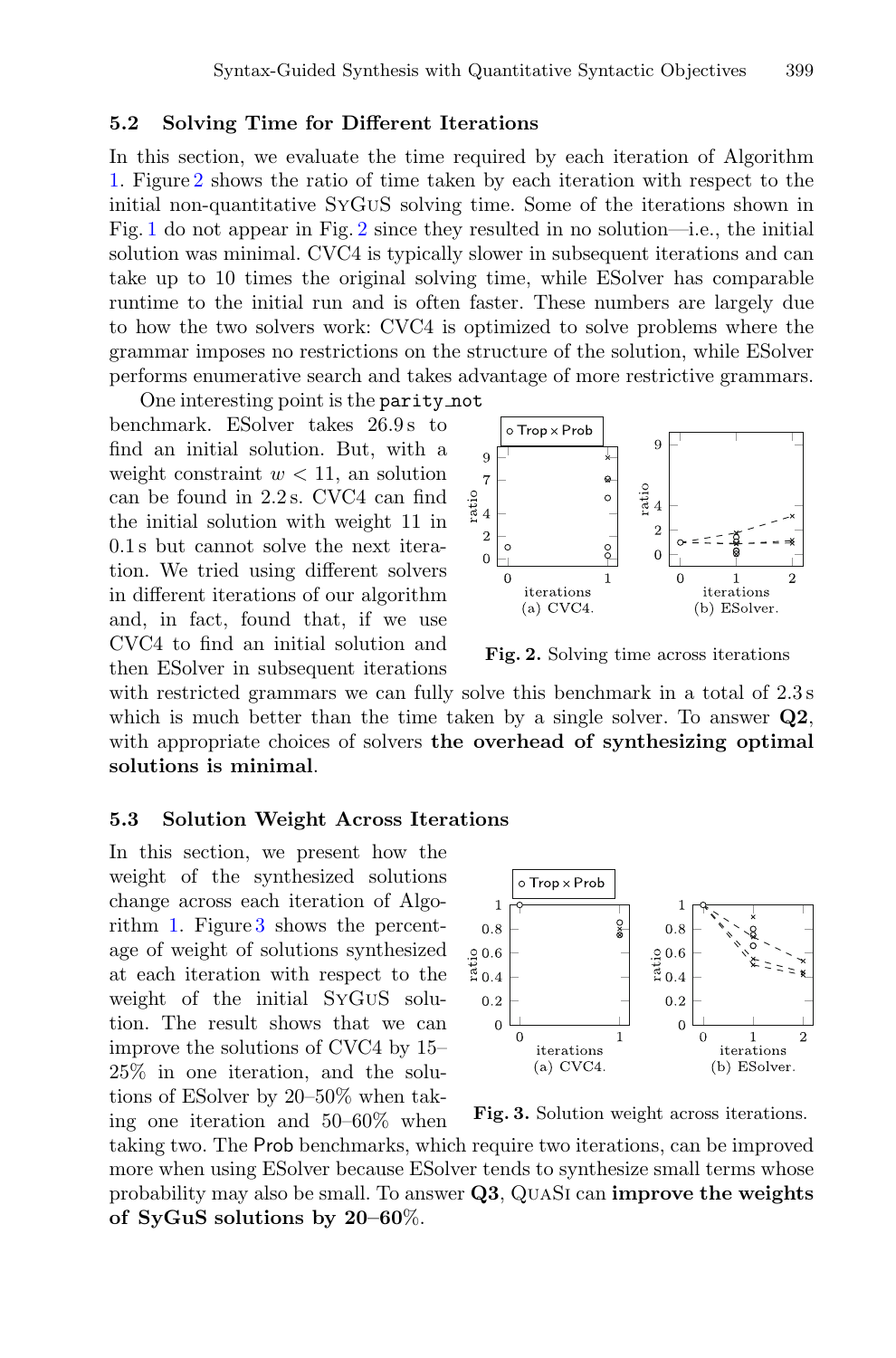#### <span id="page-14-0"></span>**5.4 Multi-objective Optimization**

In this section, we evaluate the effectiveness of QuaSi on the 8 benchmarks involving two minimization objectives. The benchmarks consists of two families, 4 for sorted optimization and 4 for Pareto optimization. The sorted optimization benchmarks ask to minimize first the number of occurrences of specified operator (bvand in hacks and ite in array search) and then the size of the solution. The Pareto optimization benchmarks have the same objectives as sorted optimization but here we are synthesizing a Pareto optimal solution instead of sorted optimal one. The results are shown in Table [2.](#page-14-1) We do not present the results using CVC4 because it cannot solve any of the benchmarks.

The array search times out since it is already hard on a single objective. For the hackers 5 benchmarks, the initial solution is already optimized for the first objective, so the problem degenerates to the single-objective optimization problem. For the hackers 7 and hackers 17, we present the weights of the intermediate solutions we can see that Pareto and Sorted optimizations yield different solutions. To answer **Q4**, QuaSi can **solve problems with multiple objectives** when the same problems are feasible with a single objective.

| Problem                                  | Time [sec]         | Weight                                      | Largest | <b>Size</b> |
|------------------------------------------|--------------------|---------------------------------------------|---------|-------------|
| $Trop \times Trop   array-search.sorted$ | TО                 | $\overline{\phantom{0}}$                    |         | 15          |
| hackers 5 sorted                         | $0.1 + 0.1 + 01$   | $(0,3) \to (0,2)$                           | 31      | 13          |
| hackers <sub>7</sub> _sorted             | $0.1 + 0.3 + 0.1$  | $(1,4) \rightarrow (0,5) \rightarrow (0,3)$ | 72      | 13          |
| hackers 17 sorted                        | $0.1 + 156.1 + TO$ | $(2,5) \rightarrow (1,4) \rightarrow (0,6)$ | 97      | 13          |
| array_search_pareto                      | <b>TO</b>          |                                             |         | 15          |
| hackers_5_pareto                         | $0.1 + 0.1 + 01$   | $(0,3) \rightarrow (0,2)$                   | 31      | 13          |
| hackers_7_pareto                         | $0.1 + 0.3 + 0.1$  | $(1,4) \rightarrow (1,3) \rightarrow (0,3)$ | 74      | 13          |
| hackers_17_pareto                        | $0.1 + 9.1 + 0.1$  | $(2,5) \rightarrow (2,4) \rightarrow (1,4)$ | 54      | 13          |

<span id="page-14-1"></span>**Table 2.** Performance of QuaSi on multi-objective benchmarks. **Weight** denotes the sequence of weights explored during minimization.

## **6 Related Work**

*Qualitative Synthesis.* Existing program synthesizers fall in three categories: (*i*) enumeration solvers, which typically output the smallest program  $[1]$  $[1]$ ,  $(ii)$  symbolic solvers, which reduce the synthesis problem to a constraint solving problem and output whatever program is produced by the constraint solver [\[21](#page-17-3)], (*iii*) probabilistic synthesizers, which randomly search the space for a solution and are typically unpredictable [\[18](#page-17-4)]. Since the introduction of the SYGUS format [\[2\]](#page-16-0), these techniques have been used to build several SyGuS solvers that have competed in SyGuS competitions [\[4\]](#page-16-1). The most effective ones, which are used in this paper are ESolver a2nd EUSolver [\[1\]](#page-16-12) (enumeration), and CVC4 [\[6\]](#page-16-10) (symbolic).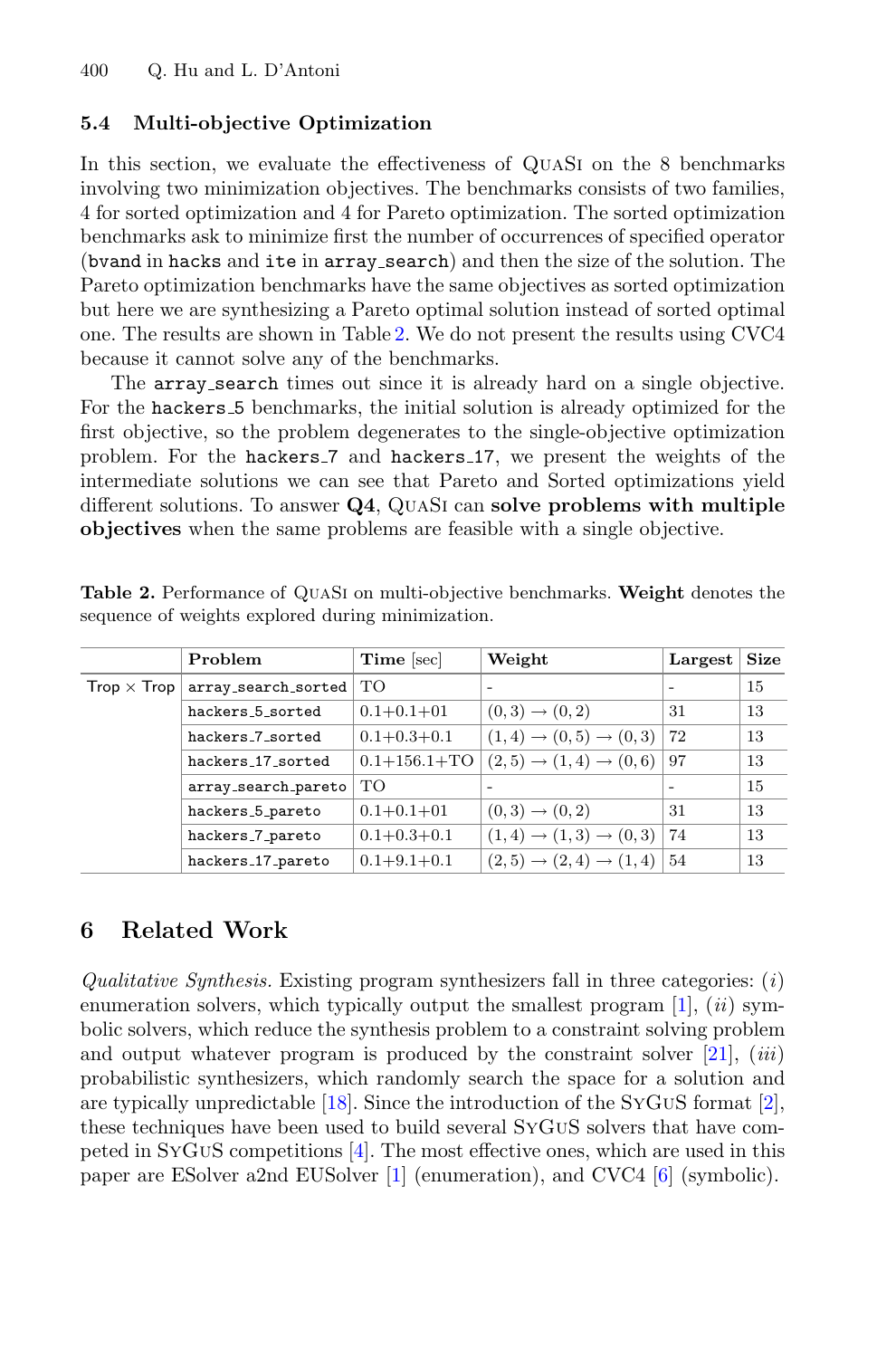*Quantitative synthesis.* Domain-specific synthesizers typically employ hardcoded ranking functions that guide the search towards a "preferable" program [\[17](#page-17-5)], but these functions are typically hard to write and are decoupled from the functional specification. Unlike QSyGuS, these synthesizers allow arbitrary ranking functions to be expressed in general purpose languages, but typically only support limited grammars for synthesis. Moreover, in many practical applications the ranking functions are very simple. For example, the popular spreadsheet formula synthesizer FlashFill [\[12\]](#page-16-13) uses a ranking function to prefer small programs with few constants. This type of objective is expressible in our framework.

The Sketch synthesizer supports optimization objectives over variables in sketched programs [\[20\]](#page-17-6). This work differs from ours in that sketches are a different specification mechanism from SyGuS. In Sketch the search space is encoded as a program with holes to facilitate synthesis by constraint solving. Translating SyGuS problems into sketches is non-trivial and results in poor performance.

The work closest to ours is Synapse [\[7](#page-16-3)], which combines sketching with an approach similar to ours. For the same reasons as for Sketch, Synapse differs from our work because it proposes a different search space mechanisms. However, there are a few analogies between our work and Synapse that are worth explaining in detail. Synapse supports syntactic cost functions that are defined using a decidable theory, and separately from the sketch search space. Synthesis is done using an iterative search where sketches—i.e., set of partial programs with holes—of increasing sizes are given to the synthesizer. At the high level, the intermediate sketches are related to our notion of reduced grammars—i.e., they accept solution of weight less than a given constant. However, while our algorithm generates reduced grammars automatically for a well-defined family of semirings, Synapse requires the user to provide a function for generating the intermediate sketches. Moreover, since Synapse requires cost functions that are defined using a decidable theory, it would not support certain families of costs QSyGuS supports—e.g., the probabilistic semiring.

Koukoutos et al. [\[15\]](#page-17-0) have proposed the use of probabilistic tree grammars to guide the search of enumerative synthesizers on applications outside of SyGuS. Their algorithm enumerates all terms accepted by the grammar in decreasing probability using a variant of the search algorithm  $A^*$  and requires the grammar to not contain transitions of weight 1 to avoid getting stuck. Probabilistic tree grammars are a special case of QSyGuS and our algorithm does not impose limitations of what weights can appear in the grammar. Moreover, our algorithm does not require implementing a new solver when changing the cost semiring.

### **7 Conclusion**

We presented QSyGuS, a general framework for defining and solving SyGuS problems in the presence of quantitative objectives over the syntax of the programs. QSyGuS is (*i*) *natural*: requires minimal modification to the SyGuS format, (*ii*) *general*: it supports complex but practical types of weights, (*iii*)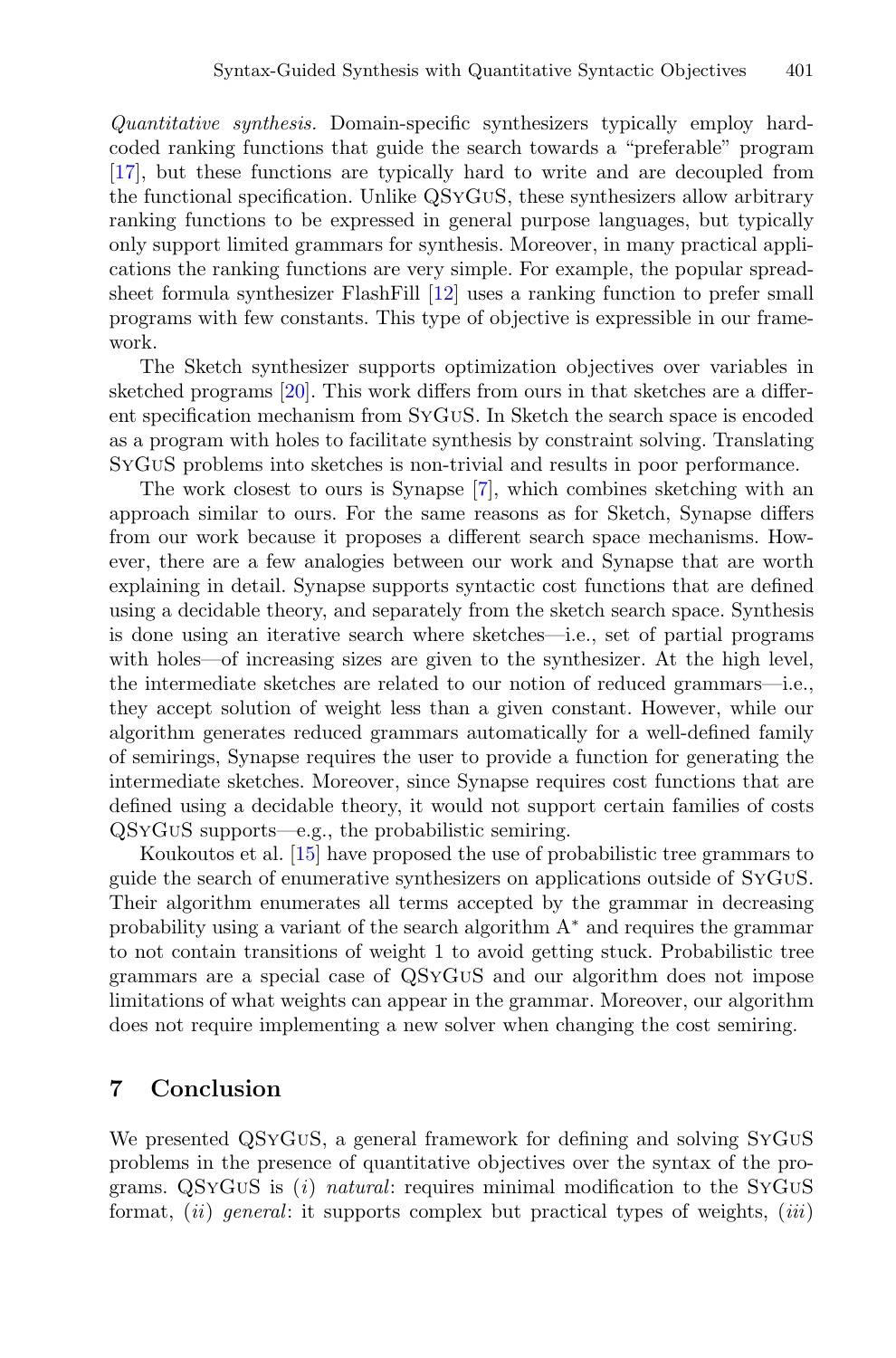*formal*: it is grounded in the theory of weighted tree grammars, (*iv*) *effective*: our tool QuaSi can solve quantitative variations of existing SyGuS benchmarks with little overhead. In the future, we plan to extend our framework to handle probabilistic objectives and quantitative objectives over the semantics of the program—e.g., synthesize programs that satisfy most of the specification.

**Acknowledgements.** The authors were supported by National Science Foundation Grants CCF-1637516, CCF-1704117 and a Google Research Award.

# **References**

- <span id="page-16-12"></span>1. ESolver. <https://github.com/abhishekudupa/sygus-comp14>
- <span id="page-16-0"></span>2. Alur, R., Bodik, R., Juniwal, G., Martin, M.M., Raghothaman, M., Seshia, S.A., Singh, R., Solar-Lezama, A., Torlak, E., Udupa, A.: Syntax-guided synthesis. In: 2013 Formal Methods in Computer-Aided Design (FMCAD), pp. 1–8. IEEE (2013)
- <span id="page-16-6"></span>3. Alur, R., Fisman, D., Singh, R., Solar-Lezama, A.: Results and analysis of SyGuScomp 2015. arXiv preprint [arXiv:1602.01170](http://arxiv.org/abs/1602.01170) (2016)
- <span id="page-16-1"></span>4. Alur, R., Fisman, D., Singh, R., Solar-Lezama, A.: Sygus-comp 2016: results and analysis. arXiv preprint [arXiv:1611.07627](http://arxiv.org/abs/1611.07627) (2016)
- <span id="page-16-11"></span>5. Alur, R., Radhakrishna, A., Udupa, A.: Scaling enumerative program synthesis via divide and conquer. In: Legay, A., Margaria, T. (eds.) TACAS 2017. LNCS, vol. 10205, pp. 319–336. Springer, Heidelberg (2017). [https://doi.org/10.1007/978-3-](https://doi.org/10.1007/978-3-662-54577-5_18) [662-54577-5](https://doi.org/10.1007/978-3-662-54577-5_18) 18
- <span id="page-16-10"></span>6. Barrett, C., et al.: CVC4. In: Gopalakrishnan, G., Qadeer, S. (eds.) CAV 2011. LNCS, vol. 6806, pp. 171–177. Springer, Heidelberg (2011). [https://doi.org/10.](https://doi.org/10.1007/978-3-642-22110-1_14) [1007/978-3-642-22110-1](https://doi.org/10.1007/978-3-642-22110-1_14) 14
- <span id="page-16-3"></span>7. Bornholt, J., Torlak, E., Grossman, D., Ceze, L.: Optimizing synthesis with metasketches. In: Proceedings of the 43rd Annual ACM SIGPLAN-SIGACT Symposium on Principles of Programming Languages, POPL 2016, pp. 775–788. ACM, New York (2016)
- <span id="page-16-7"></span>8. Caulfield, B., Rabe, M.N., Seshia, S.A., Tripakis, S.: What's decidable about syntax-guided synthesis? CoRR abs/1510.08393 (2015)
- <span id="page-16-8"></span>9. Comon, H., Dauchet, M., Gilleron, R., Löding, C., Jacquemard, F., Lugiez, D., Tison, S., Tommasi, M.: Tree automata techniques and applications (2007). [http://](http://www.grappa.univ-lille3.fr/tata) [www.grappa.univ-lille3.fr/tata.](http://www.grappa.univ-lille3.fr/tata) Accessed 12 Oct 2007
- <span id="page-16-5"></span>10. Droste, M., Kuich, W., Vogler, H.: Handbook of Weighted Automata, 1st edn. Springer, Heidelberg (2009). <https://doi.org/10.1007/978-3-642-01492-5>
- <span id="page-16-9"></span>11. Droste, M., Vogler, H.: Weighted tree automata and weighted logics. Theor. Comput. Sci. **366**(3), 228–247 (2006). Automata and Formal Languages
- <span id="page-16-13"></span>12. Gulwani, S.: Automating string processing in spreadsheets using input-output examples. In: Proceedings of the 38th ACM SIGPLAN-SIGACT Symposium on Principles of Programming Languages, POPL 2011, 26–28 January 2011, Austin, TX, USA, pp. 317–330 (2011)
- <span id="page-16-4"></span>13. Gulwani, S.: Programming by examples: applications, algorithms, and ambiguity resolution. In: Olivetti, N., Tiwari, A. (eds.) IJCAR 2016. LNCS (LNAI), vol. 9706, pp. 9–14. Springer, Cham (2016). [https://doi.org/10.1007/978-3-319-40229-1](https://doi.org/10.1007/978-3-319-40229-1_2) 2
- <span id="page-16-2"></span>14. Hu, Q., D'Antoni, L.: Automatic program inversion using symbolic transducers. In: Proceedings of the 38th ACM SIGPLAN Conference on Programming Language Design and Implementation, PLDI 2017, 18–23 June 2017, Barcelona, Spain, pp. 376–389 (2017)